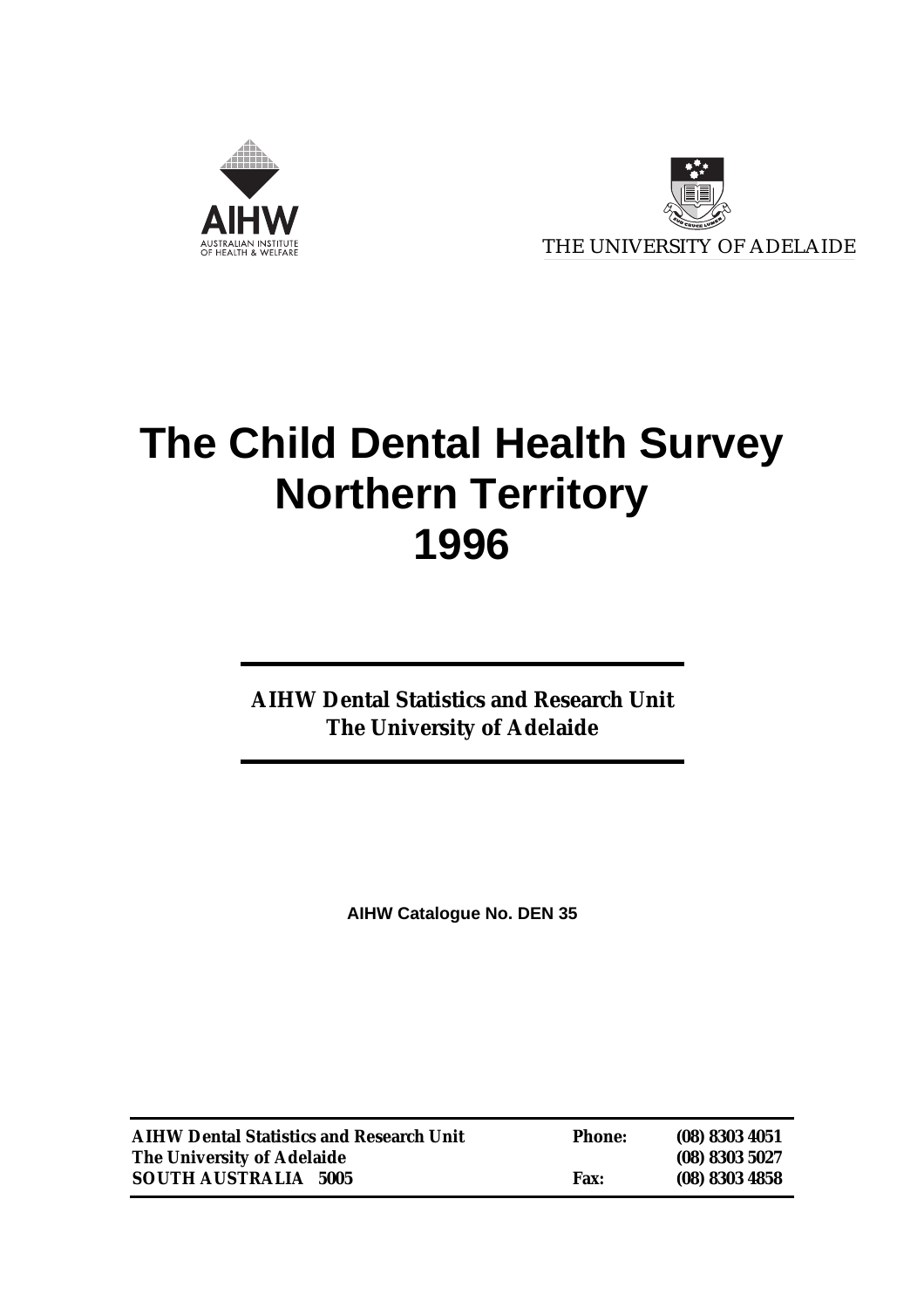The Australian Institute of Health and Welfare (AIHW) is an independent health and welfare statistics and information agency in the Commonwealth Health and Family Services portfolio. The Institute's mission is to inform community discussion and decision making through national leadership in the development and provision of authoritative and timely information on the health and welfare of Australians.

The AIHW Dental Statistics and Research Unit (DSRU) is a collaborative unit of the AIHW established in 1988 at The University of Adelaide. The DSRU aims to improve the oral health of Australians through the collection, analysis and reporting of dental statistics and research on the dental workforce, dental health status, dental practices and the use of dental services.

#### **Suggested citation**

AIHW Dental Statistics and Research Unit (1999). *Child Dental Health Survey, Northern Territory 1996*.

#### **Acknowledgments**

These data were collected in collaboration with the dental authorities in the Northern Territory. The support of the service and their staff was crucial to the successful collection of data for this survey.

#### **DSRU Staff:**

| Professor John Spencer                       |
|----------------------------------------------|
| Dr Kaye Roberts-Thomson                      |
| Mr Fearnley Szuster                          |
| Mr Jason Armfield                            |
| Mr David Brennan                             |
| Mr Knute Carter                              |
| Dr Jane Chalmers                             |
| Ms Liana Luzzi                               |
| Mrs Judy Stewart                             |
| Ms Kelly Jones                               |
| Dr Rachael Mathew                            |
| Dr Anu Narayanan                             |
| Mrs Lorna Lucas                              |
| Dr Gary Slade (University of North Carolina) |
|                                              |

Any comments or information relevant to the subject matter of this report would be welcome. Correspondence should be directed to:

The Director AIHW Dental Statistics and Research Unit The University of Adelaide SOUTH AUSTRALIA 5005

| Tel:     | $(08)$ 8303 4051                             |
|----------|----------------------------------------------|
| Fax:     | $(08)$ 8303 4858                             |
| E-mail:  | aihw.dsru@dentistry.adelaide.edu.au          |
| Website: | http://www.adelaide.edu.au/socprev-dent/dsru |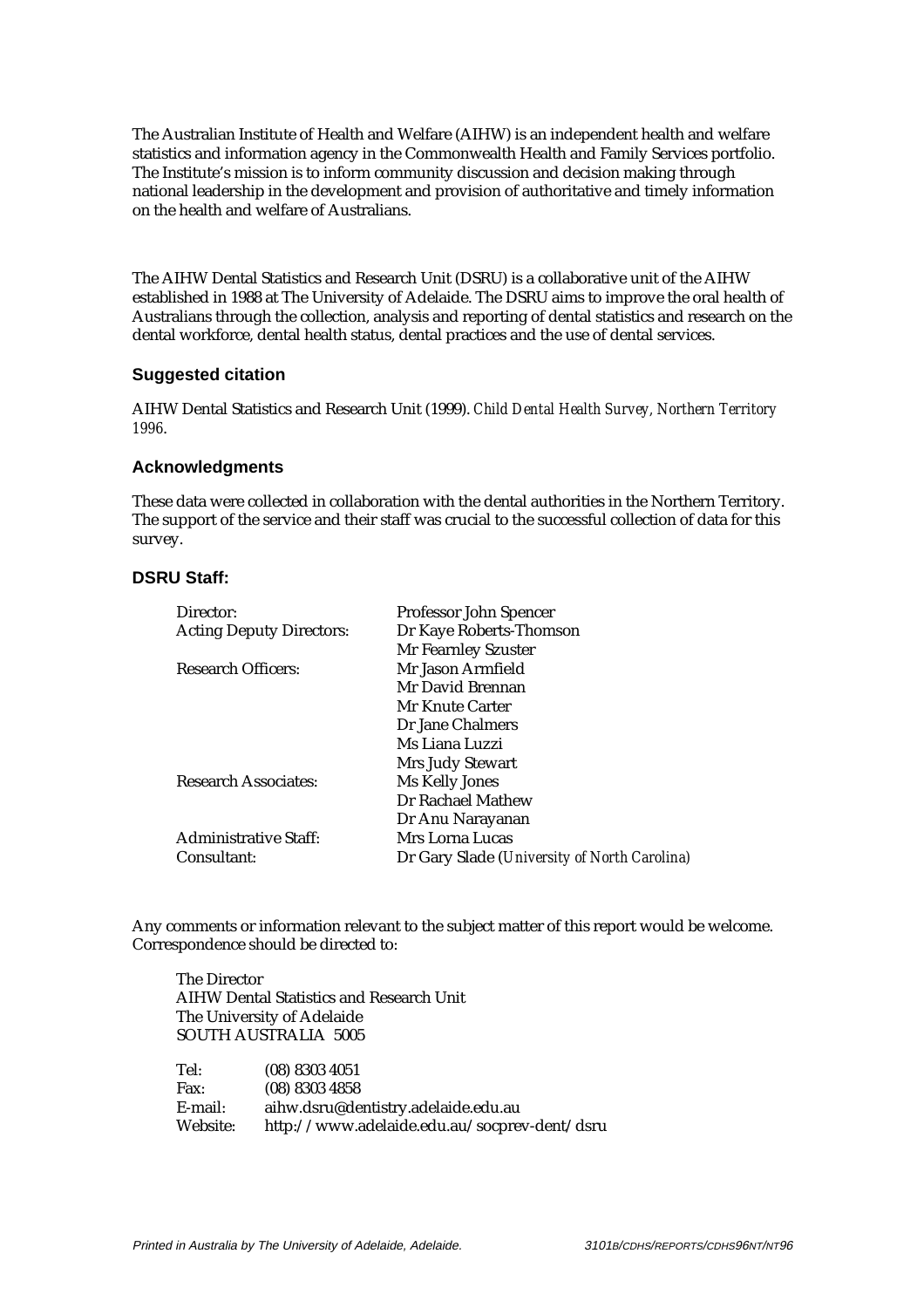## **CONTENTS**

## **TABLES**

| Table 9: School dental service examinations: age-specific distribution 13       |
|---------------------------------------------------------------------------------|
| Table S1: Deciduous teeth: age-specific experience - non-Indigenous children 14 |
| Table S2: Deciduous teeth: age-specific experience - Indigenous children 15     |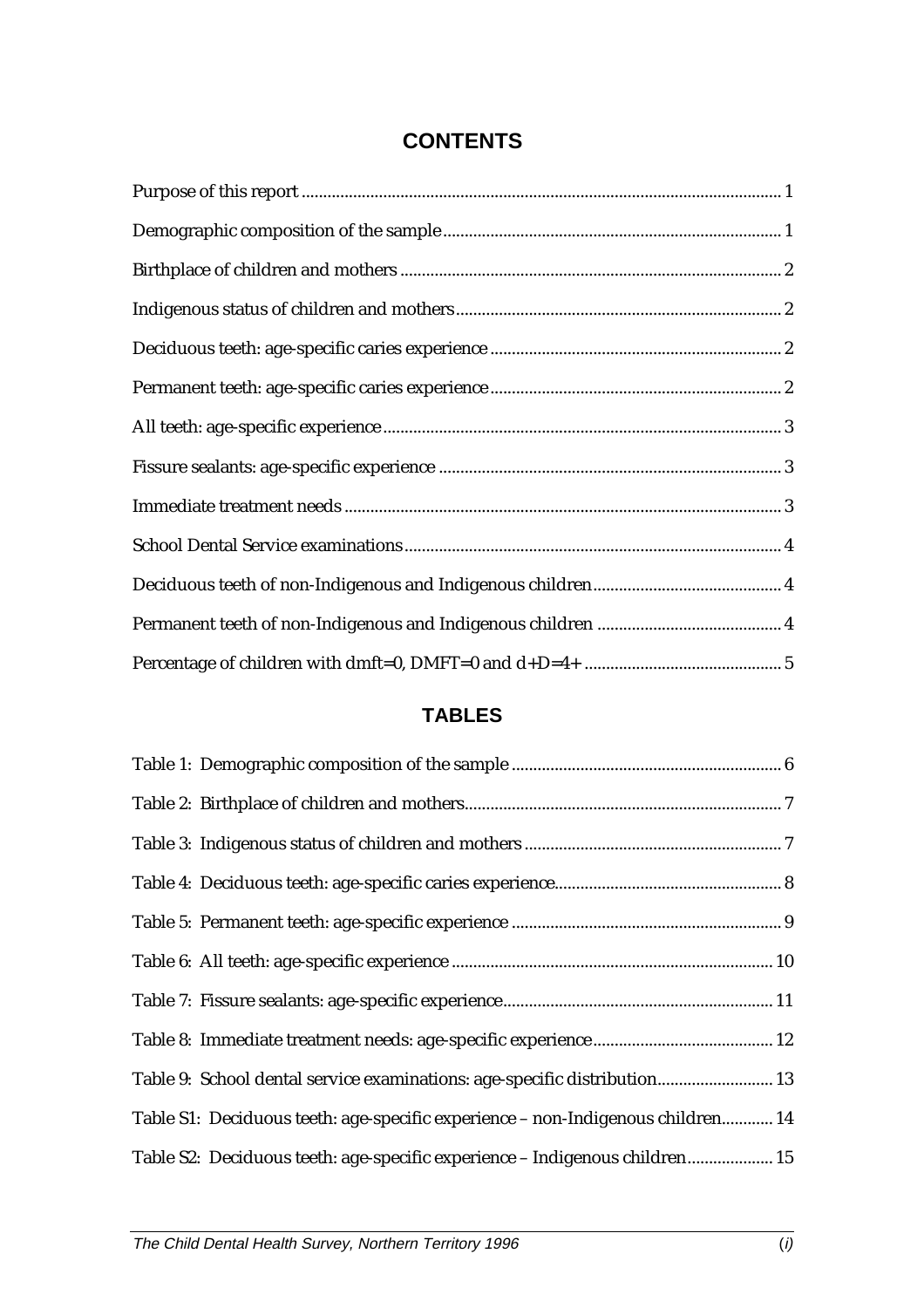| Table S3: Permanent teeth: age-specific experience – non-Indigenous children  16 |  |
|----------------------------------------------------------------------------------|--|
| Table S4: Permanent teeth: age-specific experience - Indigenous children  17     |  |

## **FIGURES**

| Figure 2: Percentage of children with dmft=0, DMFT=0 and d+D=4+  18 |  |
|---------------------------------------------------------------------|--|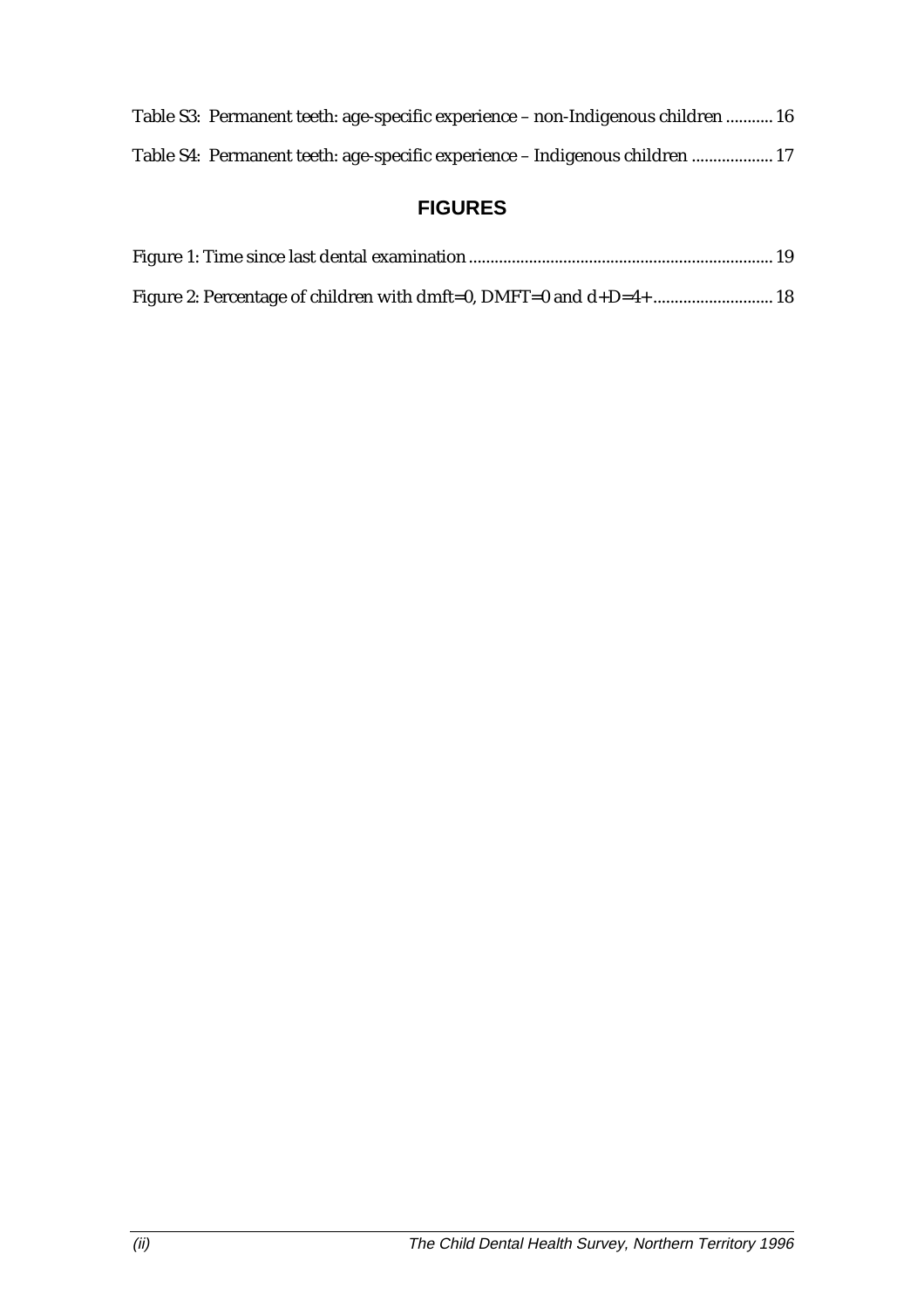## **Purpose of this report**

This report continues the series of annual reports providing descriptive statistics concerning child dental health in the Northern Territory, and follows the 1995 report. The report contains tables describing the age and sex of children in the sample, their deciduous and permanent caries experience, frequency of fissure sealants, immediate treatment needs and children's history of school dental service examinations.

These data were collected during the 1996 calendar year from NT School Dental Service patients by dental therapists and dentists. A random sampling procedure was used to select approximately one in two (1:1.9) patients living in the Darwin area. In addition, all examined children from other areas were included. The Darwin sampling procedure was achieved by selecting those children whose birthday was between the 1st and 16th (inclusive) of any month. Provision was made for inclusion and numerical weighting of data from children whose date of birth was unknown. Throughout this report, dental health statistics have been weighted during their computation to reflect the sampling procedure. The weighting procedure corrects for the over-representation of children in the sample with an unknown birth date and from outside the Darwin area.

The following sections briefly describe each table and provide a simple, summary statement highlighting differences between the 1996 and 1995 data. *No formal hypothesis tests have been undertaken, and descriptions of difference between years are intended as a guide to the reader, rather than an evaluation of trends.*

## **Demographic composition of the sample**

Approximately 46 per cent of processed records were obtained from the Darwin area (see Table 1). The majority of children in the sample (95 per cent) were aged between 4 and 12 years inclusive, with approximately equivalent numbers in individual ages within this range. However, children aged thirteen years or more and less than four years were also represented in substantial numbers. Females and males were represented in similar proportions across all ages, although more males than females were sampled overall.

The distribution of the sample was closely related to the main target groups of children served by the school dental service in the NT. The distribution also illustrates that the sample was representative of primary school aged children, rather than all children in the NT. The small numbers of children aged 13 years or more resulted in less reliability of computed statistics for those ages. It should be noted that those children who are outside the main school dental service target groups may differ on key characteristics and may be less representative of their respective age groups in the NT population.

#### **Changes since 1995**

There were no substantial changes in the sampling procedures between the reporting periods. The slight increase in the number of sampled cases was predominantly due to an increase in the number of children sampled from Darwin.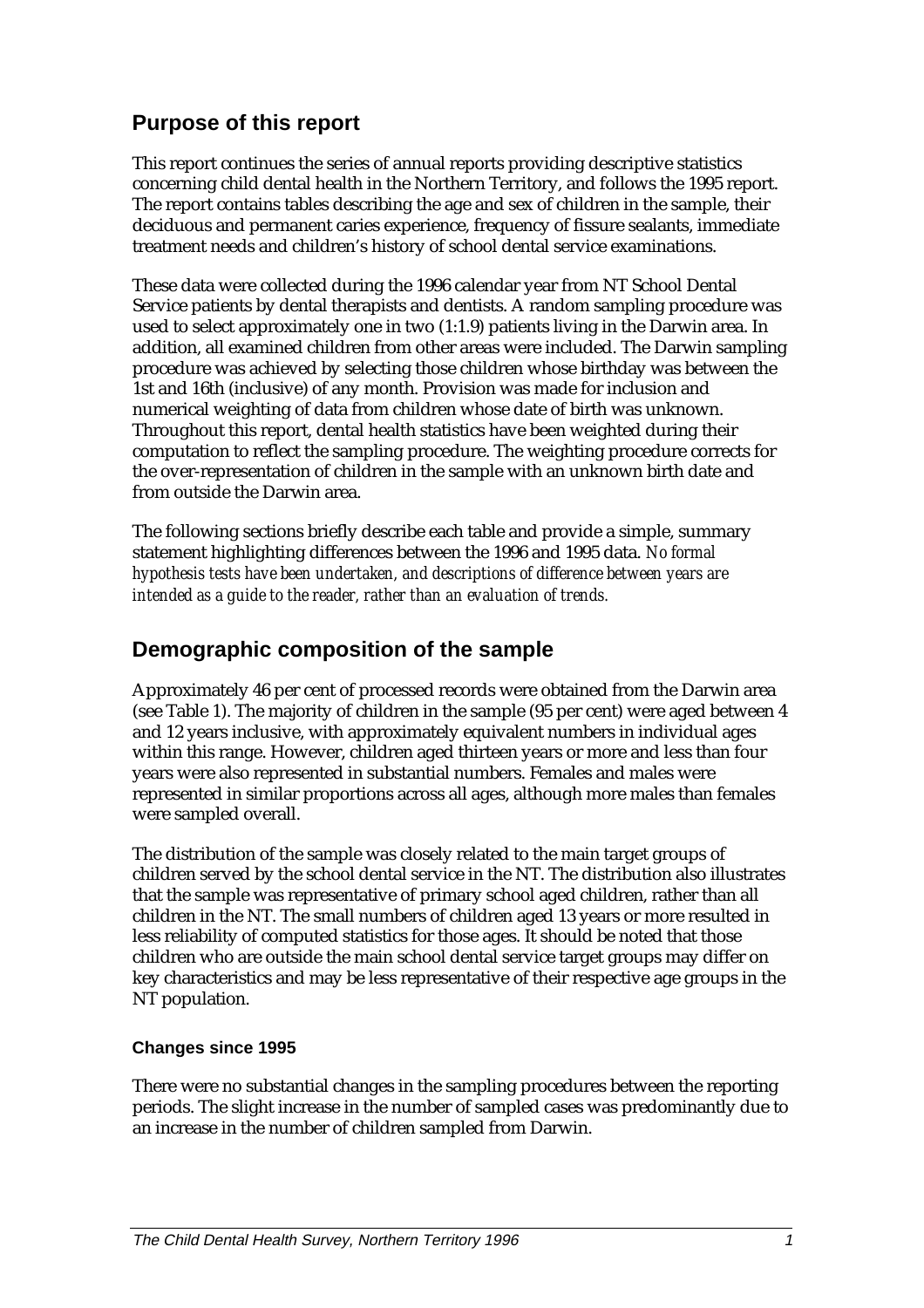## **Birthplace of children and mothers**

The birthplace of both the sampled child and child's mother is presented in Table 2. The majority of children (94.7 per cent) and mothers (80.9 per cent) were born in Australia. Very small percentages of children were born elsewhere. Almost 6.5 percent of mothers were born in SE Asia and a further 7.4 per cent were born in the United Kingdom, Ireland, or another English speaking country.

## **Indigenous status of children and mothers**

A substantial percentage of children and mothers are of Indigenous origin, accounting for 28.9 per cent and 28.1 per cent of the sample respectively (see Table 3).

## **Deciduous teeth: age-specific caries experience**

The mean number of clinically decayed teeth among children aged 5 to 10 years ranges from 1.19 to 0.44 and was lower among older children (see Table 4). There is a consistent decline in clinically detectable new decay with age. In contrast, dmft scores increased from 1.09 among children up to four years of age to 2.07 for eight year olds, before declining. This decline among older children should be interpreted in view of the exfoliation of deciduous teeth as children grow older.

The percentage of caries experience due to decay  $(d/dmft)$  showed a strong and consistent age-associated decline from 89.5 per cent among children up to four years old to 33.5 per cent among 10 year-olds. By comparison, the percentage of caries-free children (% dmft=0) showed a more modest reduction from 70.1 per cent among children up to four years of age to 43.6 per cent among eight year-olds, before increasing to 51.6 per cent for 10 year olds.

#### **Changes since 1995**

There were consistent reductions in the mean number of deciduous teeth with clinical caries experience among children aged up to 7 years of age between 1995 and 1996. There were also reductions in dmft scores for children up to six years of age between 1995 and 1996.

### **Permanent teeth: age-specific caries experience**

As shown in Table 5, the mean number of clinically decayed permanent teeth was consistently smaller than the mean number of decayed deciduous teeth, and generally increased across the range of 6 to 14 years from 0.04 to 0.60. In addition, as expected, the mean DMFT increased quite consistently across age groups. The percentage of DMFT due to decay  $(D/DMFT)$  and the percentage caries free  $(DMFT=0)$  declined across age groups. The mean DMFT score for 12 year-old children was 0.71. It is noteworthy that for children aged 12 or less more than 66 per cent of children in any age group were caries free.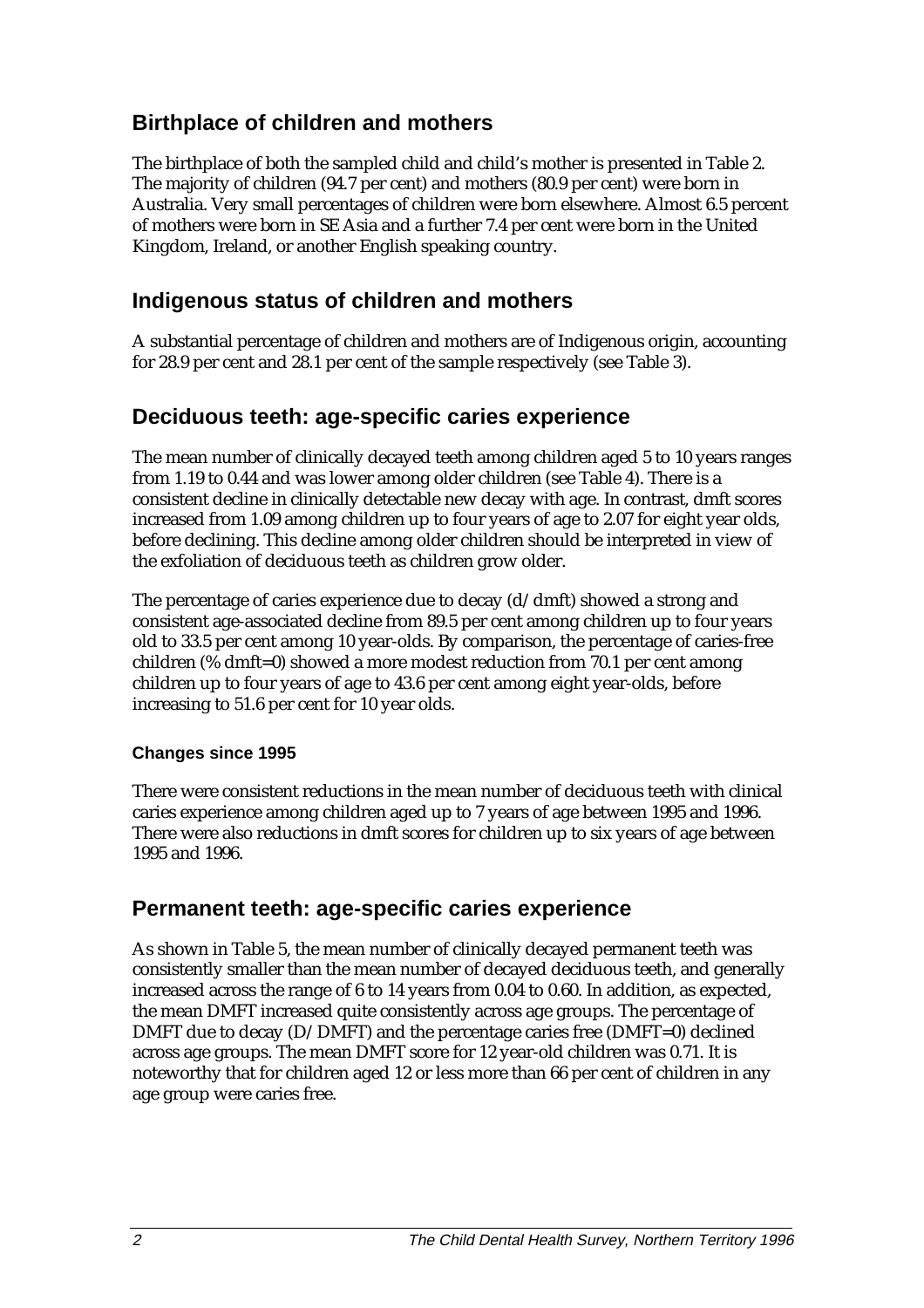#### **Changes since 1995**

Changes in the mean number of clinically decayed permanent teeth and DMFT were minimal. In addition, the percentage of caries free children (DMFT=0) is relatively stable across the two years. There was some decrease in D/DMFT for children aged between six years and eight years of age.

## **All teeth: age-specific experience**

Untreated clinically detectable caries in the combined deciduous and permanent dentitions (see Table 6) existed for between 21.1 and 42.0 per cent of children in all age groups. The greatest likelihood of untreated decay occurred for 8 year-olds. Based on observations from previous tables, much of this untreated decay can be attributed to the deciduous dentition. Furthermore, it is noteworthy that the most extensive levels of untreated decay (4 or more deciduous or permanent teeth) occur in the younger age groups, with approximately 10 per cent of children aged between up to eight years of age being affected to this extent.

More than 95 per cent of children aged 5 to 12 years had no deciduous or permanent teeth missing due to caries. However, smaller percentages avoided fillings with between 31.8 and 44.8 per cent of children aged 7 to 12 years old having at least one filling. There is a decline in the percentage of children with no clinical caries experience in either deciduous or permanent dentition, from 70.1 per cent up to age four to 38.8 per cent at age eight. Above the age of eight, the percentage increases to 55.8 per cent for 12 year-olds.

#### **Changes since 1995**

There are minimal and non-systematic changes in the combined deciduous and permanent caries experience between 1995 and 1996.

### **Fissure sealants: age-specific experience**

Fissure sealants increase in prevalence for children up to 12 years of age, before decreasing (see Table 7). There is clear evidence of preferential use of fissure sealants among those with caries experience: children aged up to 12 years old with some caries experience (DMFT=1+) were between 32 and 470 per cent more likely to have fissure sealants as children with DMFT=0.

#### **Changes since 1995**

The mean number of fissure sealants in 1996 did not change substantially from 1995.

#### **Immediate treatment needs**

Details of immediate treatment needs are shown in Table 8. Immediate treatment needs for existing or imminent pain or infection were infrequent in the key age groups (5 to 12 years). Fewer than 6 per cent of children in this age range required immediate treatment, with the percentages across age groups being similar. The small group of children with immediate treatment needs had a high mean dmft experience. This was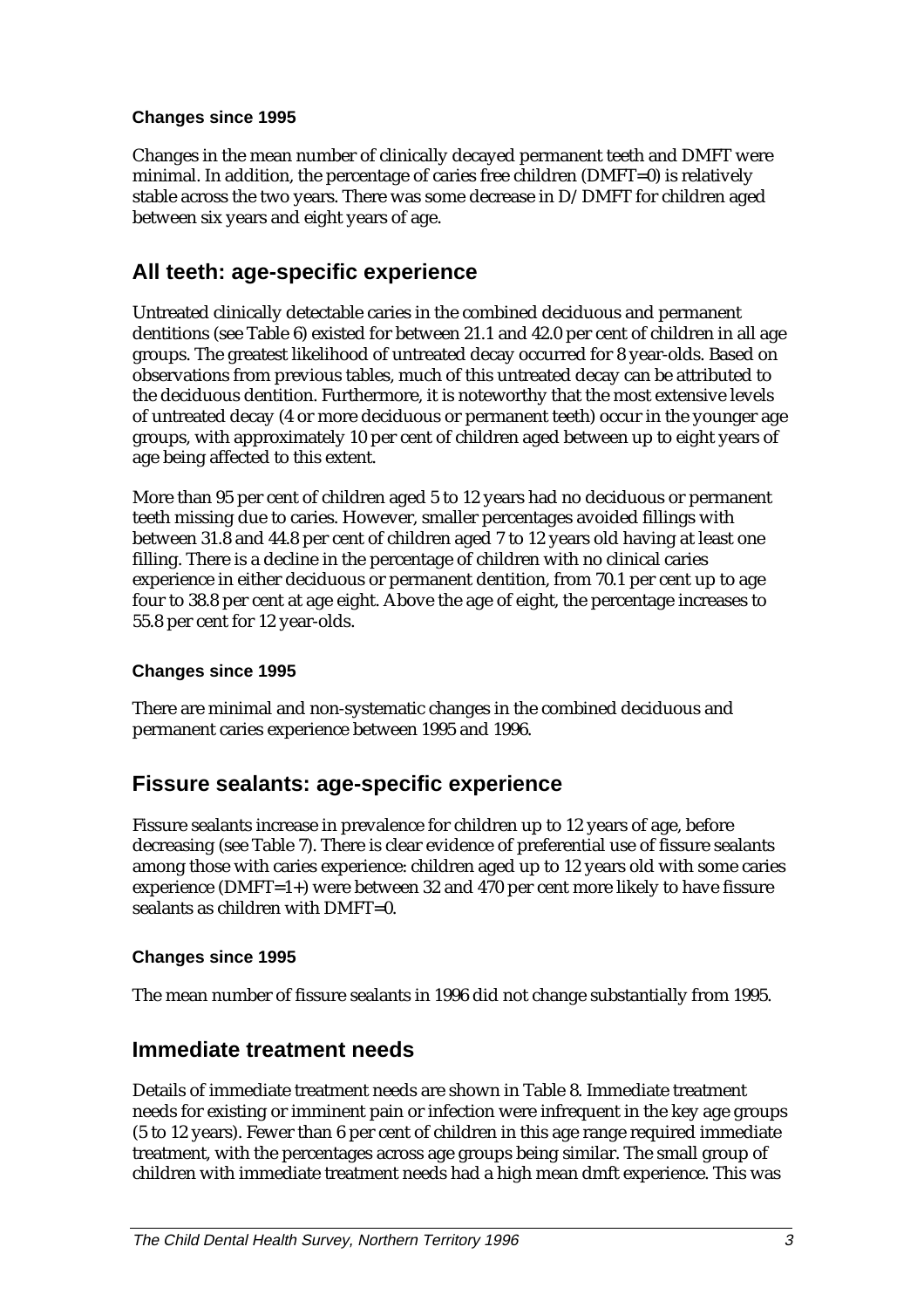highest in younger children indicating that much of the need for immediate treatment is due to disease in deciduous teeth.

#### **Changes since 1995**

Across most age groups, the percentage of children with immediate treatment needs reduced, although the levels of caries experience in these children (expressed as mean dmft) do not vary systematically from the 1995 estimates. The percentage of children with  $d+D=0$  has increased for a number of age groups since 1995, with the percentage of children with d+D=1 decreasing.

## **School Dental Service examinations**

Table 9 describes the percentage of children who are new patients (having had no previous dental examination) in the NT School Dental Service. As expected, the figure is highest for the youngest ages (6 years or less) with fewer than 12 per cent of those aged 7 to 12 years having had no previous examination. This pattern is expected, and indicates that most patients are enrolled during their early school years.

The right hand side of the Table 9 refers to children with previous examinations, and indicates their distribution according to time since last dental examination. Approximately 42 per cent of children in the key age range received examinations 13 to 24 months since their previous examination, while similar percentages of children had been examined within a 7 to 12 month period.

Time since last dental exam for both 6 and 12-year-old children is shown in Figure 1.

#### **Changes since 1995**

There was a tendency for a higher percentage of children to have a repeat exam within 12 months, and a slightly lower percentage to be examined between 13 and 24 months.

## **Deciduous teeth of non-Indigenous and Indigenous children**

Supplementary Tables S1 and S2 describe the age-specific indices of deciduous caries experience for non-Indigenous and Indigenous children. For those aged 3 to 10 years, Indigenous children had three to four times more clinically detectable decay and dmft scores approximately twice as high as non-Indigenous children. Fewer Indigenous children were found to have had no caries experience. In addition, the percentage of the dmft index attributed to decay (d/dmft) was substantially higher among Indigenous children.

## **Permanent teeth of non-Indigenous and Indigenous children**

Differences in permanent caries experience among non-Indigenous and Indigenous children are comparable to the profile of deciduous caries experience (see Tables S3 and S4). Indigenous children had a higher mean number of clinically decayed permanent teeth, and a higher mean DMFT score. Indigenous children also had a higher percentage of caries experience attributed to decay (D/DMFT), and slightly lower percentages of children with no caries experience (DMFT=0).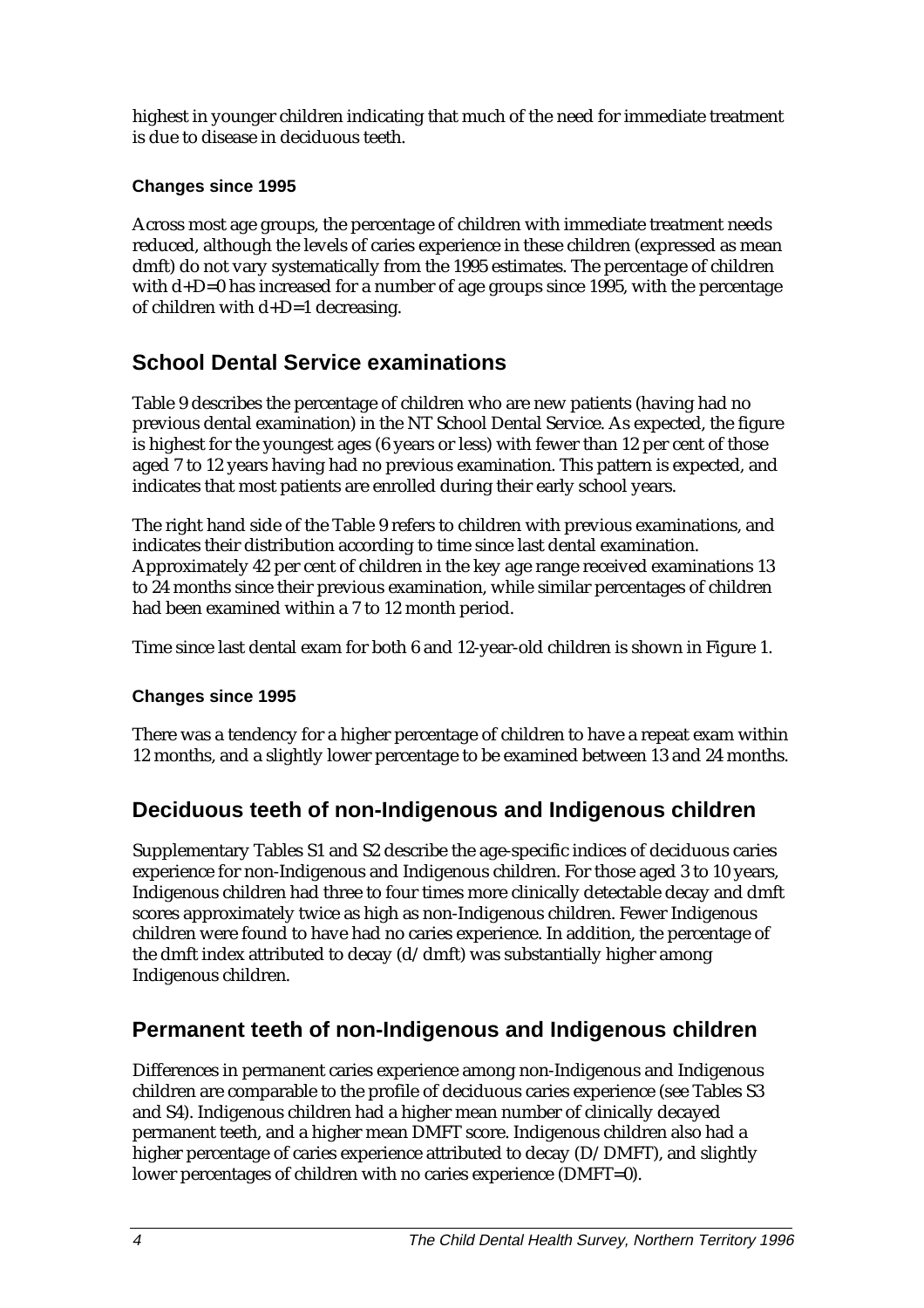## **Percentage of children with dmft=0, DMFT=0 and d+D=4+**

Figure 2 presents a summary of data contained in Tables 3, 4 and 5 showing the extent of dental health (represented by percentage with no caries experience) and the extent of more extensive untreated decay. There is a progressive decline across age in the percentage of children with DMFT scores of 0, and in the percentage of children with dmft+DMFT scores of 4 or more. These reductions probably indicate the progressive accumulation of disease and treatment and the treatment of active decay within the school dental service.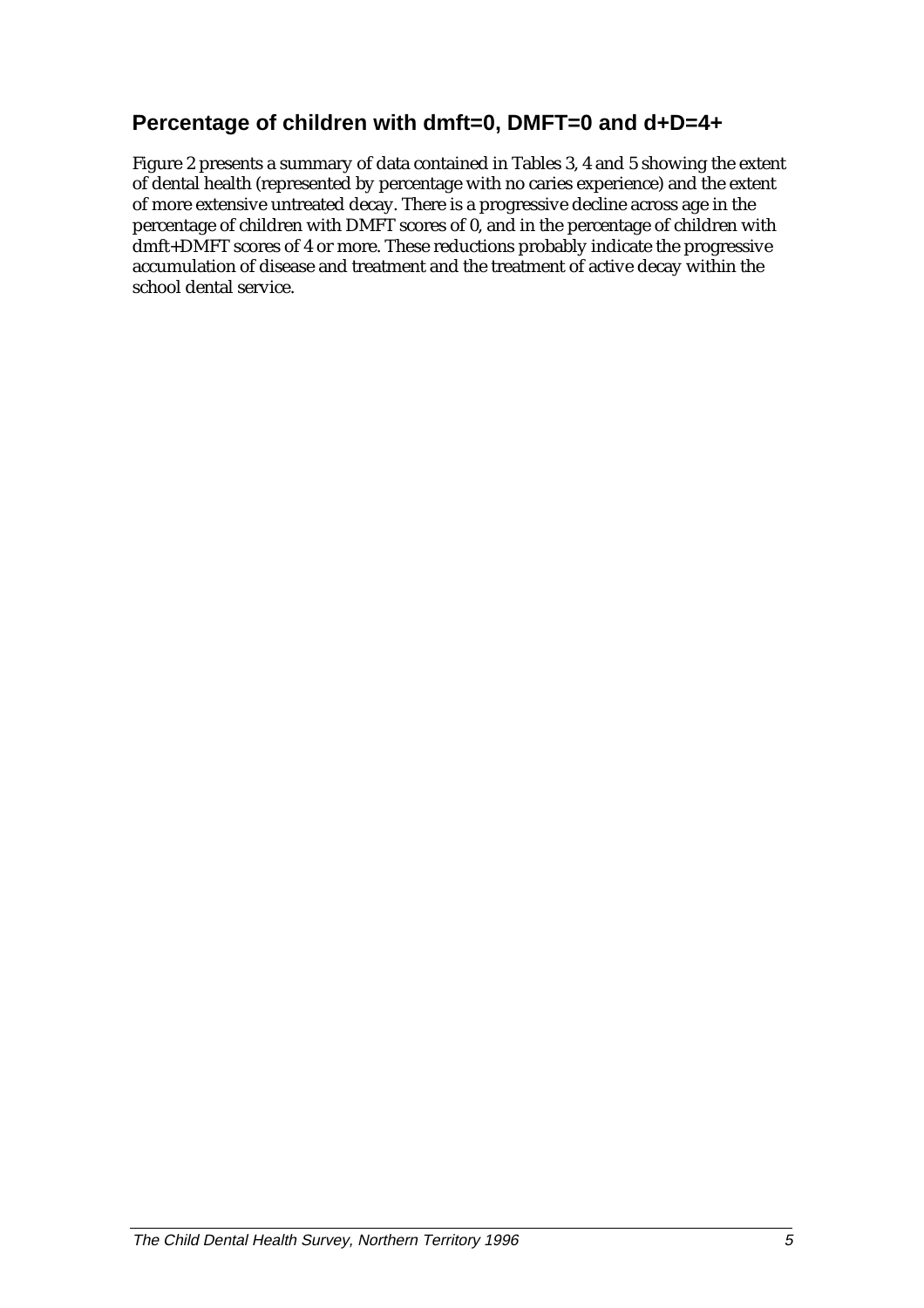## **TABLES**

## **Table 1: Demographic composition of the sample**

The following table describes the number of records processed from children in the Northern Territory, as well as the number of children in the sample. The latter figure is weighted to attach more weight to those records which are sampled, and less weight to those records which are fully enumerated. The weighting corrects for the overrepresentation in the sample of children for whom date of birth is unknown.

|                |                                       |                | Number of records processed |                                        |                |                |                                           |                |                |
|----------------|---------------------------------------|----------------|-----------------------------|----------------------------------------|----------------|----------------|-------------------------------------------|----------------|----------------|
|                | Darwin region,<br>known date of birth |                |                             | <b>Non-Darwin</b><br>or age only known |                |                | No. of children<br>in sample <sup>1</sup> |                |                |
| Age (years)    | <b>Males</b>                          | <b>Females</b> | <b>Persons</b>              | <b>Males</b>                           | <b>Females</b> | <b>Persons</b> | <b>Males</b>                              | <b>Females</b> | <b>Persons</b> |
| 1              | 1                                     | $\Omega$       | 1                           | 18                                     | 21             | 39             | 15                                        | 16             | 30             |
| $\overline{2}$ | $\overline{7}$                        | $\mathbf 0$    | $\overline{7}$              | 35                                     | 42             | 77             | 35                                        | 31             | 67             |
| 3              | 22                                    | 18             | 40                          | 89                                     | 89             | 178            | 90                                        | 90             | 180            |
| 4              | 354                                   | 330            | 684                         | 315                                    | 332            | 647            | 714                                       | 692            | 1406           |
| 5              | 393                                   | 356            | 749                         | 418                                    | 398            | 816            | 835                                       | 770            | 1604           |
| 6              | 384                                   | 404            | 788                         | 450                                    | 461            | 911            | 828                                       | 872            | 1700           |
| 7              | 377                                   | 370            | 747                         | 444                                    | 407            | 851            | 826                                       | 789            | 1614           |
| 8              | 360                                   | 370            | 730                         | 425                                    | 444            | 869            | 782                                       | 802            | 1584           |
| 9              | 373                                   | 345            | 718                         | 454                                    | 445            | 899            | 820                                       | 772            | 1592           |
| 10             | 385                                   | 378            | 763                         | 421                                    | 408            | 829            | 818                                       | 793            | 1610           |
| 11             | 375                                   | 347            | 722                         | 357                                    | 400            | 757            | 752                                       | 745            | 1497           |
| 12             | 306                                   | 299            | 605                         | 293                                    | 267            | 560            | 619                                       | 584            | 1203           |
| 13             | 67                                    | 44             | 111                         | 140                                    | 115            | 255            | 184                                       | 135            | 319            |
| 14             | 12                                    | 9              | 21                          | 5                                      | 57             | 112            | 55                                        | 51             | 105            |
| 15             | $\overline{7}$                        | 4              | 11                          | 29                                     | 35             | 64             | 27                                        | 30             | 57             |
| 16             | $\overline{2}$                        | 0              | $\overline{2}$              | 6                                      | 9              | 15             | $\overline{7}$                            | $\overline{7}$ | 13             |
| 17             | 3                                     | 1              | 4                           | 4                                      | 8              | 12             | 5                                         | $\overline{7}$ | 13             |
| 18             | $\mathbf 0$                           | $\Omega$       | $\Omega$                    | 4                                      | $\overline{2}$ | 6              | 3                                         | 1              | 4              |
| 19             | $\mathbf 0$                           | $\Omega$       | $\Omega$                    | 0                                      | 1              | 1              | $\Omega$                                  | 1              | 1              |
| 20             | $\mathbf 0$                           | 0              | 0                           | $\mathbf 0$                            | 1              | 1              | $\mathbf 0$                               | 1              | 1              |
| 26             | $\mathbf 0$                           | 1              | 1                           | 1                                      | 0              | 1              | 1                                         | 1              | $\overline{2}$ |
| <b>Total</b>   | 3428                                  | 3276           | 6704                        | 3958                                   | 3942           | 7900           | 7414                                      | 7190           | 14604          |

j

 $1$  The number of children include in the sample equals the number of records sampled where date of birth is known plus the product of the number of records of children with unknown birthdate and sampling ratio. Second and subsequent examinations of children within the reporting period are eliminated. These are rounded numbers of children.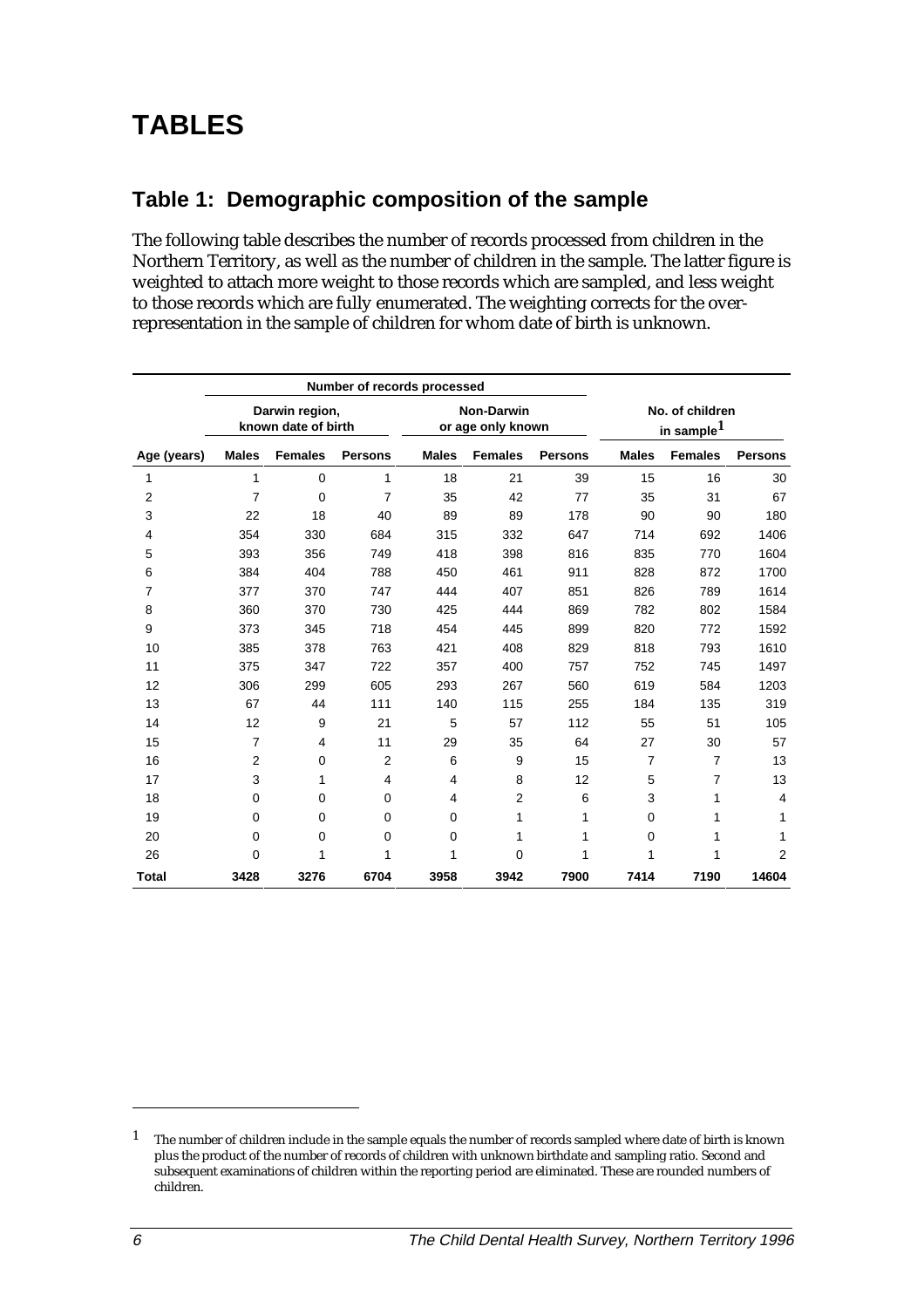## **Table 2: Birthplace of children and mothers**

The country of birth of children is determined from information concerning birthplace of the child and mother. The number and percentage of children in each group is provided in this Territory-wide report.

|                        | <b>Children</b>     | <b>Mothers</b> |               |      |  |
|------------------------|---------------------|----------------|---------------|------|--|
|                        | Number <sup>1</sup> | %              | <b>Number</b> | %    |  |
| Australia              | 13833               | 94.7           | 11818         | 80.9 |  |
| UK and Ireland         | 66                  | 0.5            | 607           | 4.2  |  |
| Other English speaking | 166                 | 1.1            | 472           | 3.2  |  |
| Southern European      | 53                  | 0.4            | 180           | 1.2  |  |
| Other European         | 31                  | 0.2            | 152           | 1.0  |  |
| Middle East            | 5                   | 0.0            | 15            | 0.1  |  |
| South East Asia        | 271                 | 1.9            | 930           | 6.4  |  |
| Other Asia             | 63                  | 0.4            | 177           | 1.2  |  |
| Other                  | 55                  | 0.4            | 148           | 1.0  |  |

## **Table 3: Indigenous status of children and mothers**

|                |               | <b>Children</b> |               | <b>Mothers</b> |
|----------------|---------------|-----------------|---------------|----------------|
|                | <b>Number</b> | %               | <b>Number</b> | %              |
| Non-Indigenous | 9606          | 70.7            | 7714          | 71.1           |
| Indigenous     | 4227          | 28.9            | 4104          | 28.1           |

j

<sup>1</sup> Data are weighted to reflect the sampling scheme by correcting for the over-representation in the sample of children with an unknown date of birth and children from outside the Darwin region. Data relating to second or subsequent examinations of children within this reporting period are eliminated.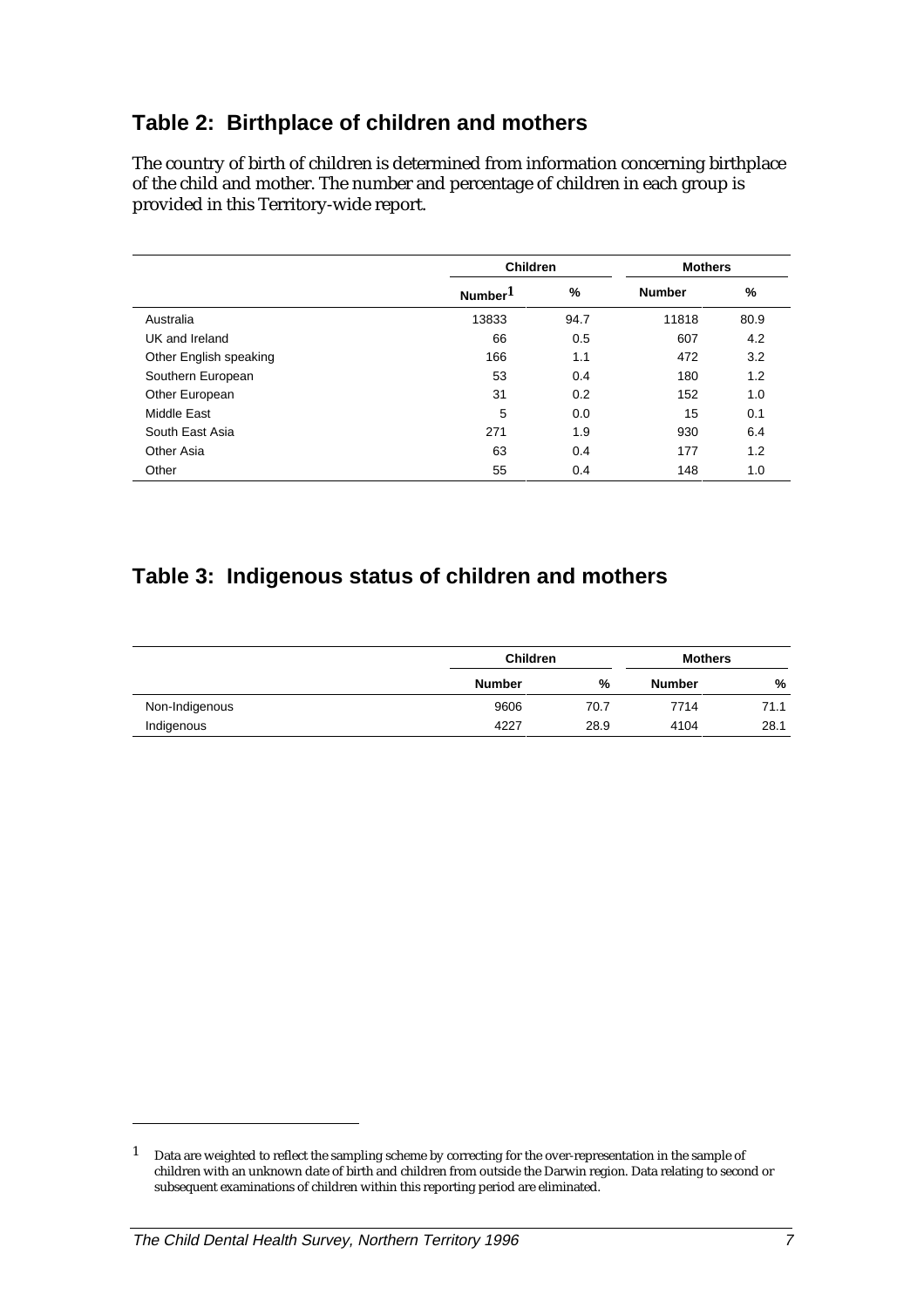## **Table 4: Deciduous teeth: age-specific caries experience<sup>1</sup>**

This table uses Territory-wide data to describe the dmft index and its components for individual (year of birth) ages. Where children received more than one examination, the information derived from examinations other than the first is excluded. Agespecific indices denoted with an asterisk (\*) are those in which the relative standard error exceeds 40 per cent, and population estimates of these indices are statistically unreliable.

|                |                                     | Decayed |      | dmft |      | d/dmft | <b>Children with</b><br>$dmft=0$ |
|----------------|-------------------------------------|---------|------|------|------|--------|----------------------------------|
| Age<br>(years) | No. of children<br>in sample $^2\,$ | mean    | sd   | mean | sd   | %      | %                                |
| $\leq 4$       | 1683                                | 0.96    | 2.10 | 1.09 | 2.32 | 89.5   | 70.1                             |
| 5              | 1604                                | 1.19    | 2.22 | 1.71 | 2.82 | 71.4   | 57.4                             |
| 6              | 1700                                | 1.10    | 2.12 | 1.79 | 2.79 | 61.3   | 53.0                             |
| 7              | 1614                                | 1.03    | 1.98 | 2.02 | 2.82 | 51.3   | 46.2                             |
| 8              | 1584                                | 0.93    | 1.71 | 2.07 | 2.57 | 45.8   | 43.6                             |
| 9              | 1592                                | 0.64    | 1.26 | 1.73 | 2.55 | 41.0   | 46.2                             |
| 10             | 1610                                | 0.44    | 1.04 | 1.36 | 1.97 | 33.5   | 51.6                             |

1 Legend d - decayed deciduous teeth

dmft - decayed, missing or filled deciduous teeth

sd - standard deviation

<sup>2</sup> Data are weighted to reflect the sampling scheme by correcting for the over-representation in the sample of children with an unknown date of birth and children from outside the Darwin region. Data relating to second or subsequent examinations of children within this reporting period are eliminated.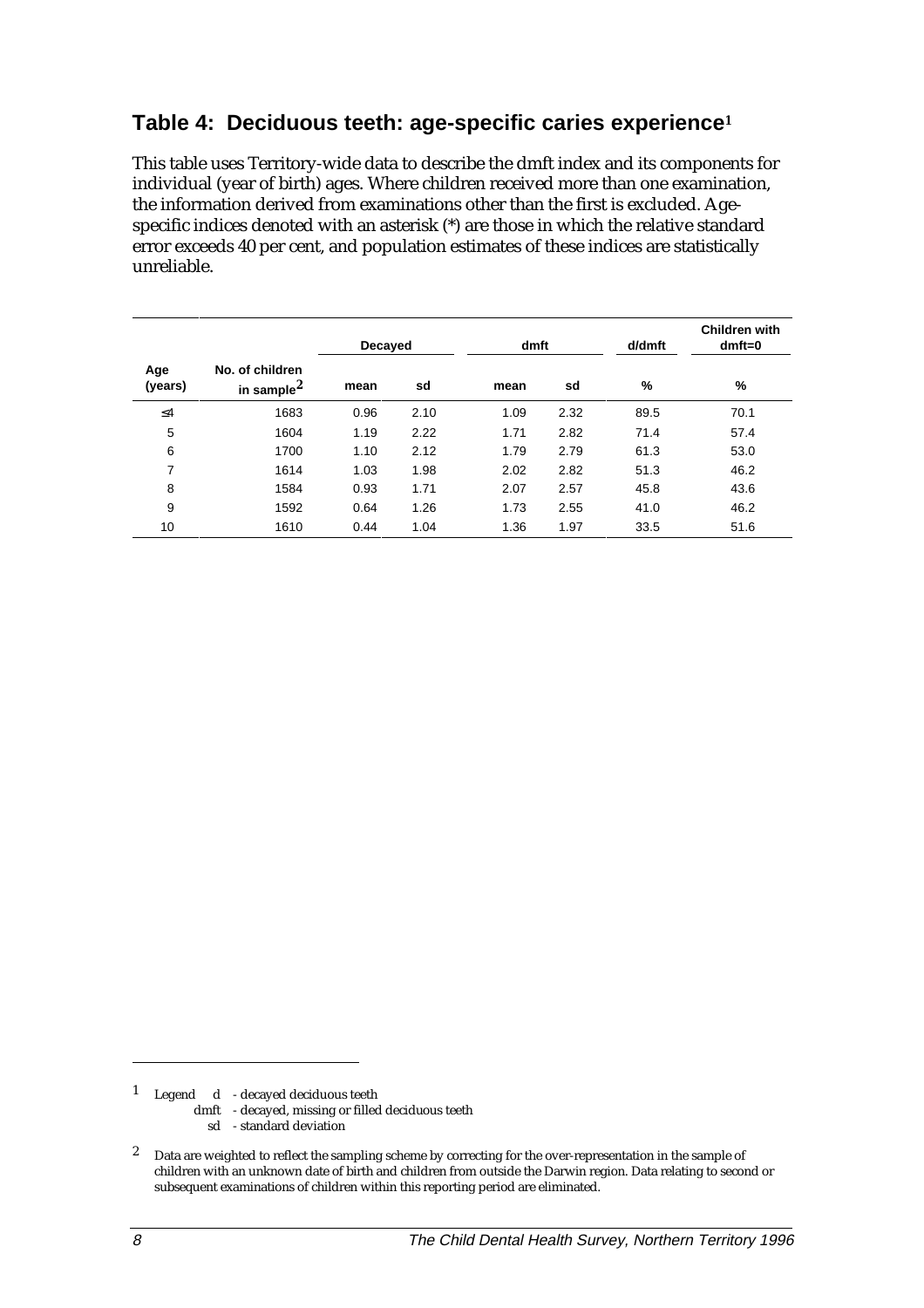## **Table 5: Permanent teeth: age-specific experience<sup>1</sup>**

This table uses Territory-wide data to describe the DMFT index and its components for individual (year of birth) ages. Where children received more than one examination, the information derived from examinations other than the first is excluded. Age-specific indices denoted with an asterisk (\*) are those in which the relative standard error exceeds 40 per cent, and population estimates of these indices are statistically unreliable.

|                |                                   |         | Decayed |      | <b>DMFT</b> |               | <b>Children with</b><br>$DMFT=0$ |
|----------------|-----------------------------------|---------|---------|------|-------------|---------------|----------------------------------|
| Age<br>(years) | No. of children<br>in sample $^2$ | mean    | sd      | mean | sd          | $\frac{9}{6}$ | %                                |
| 5              | 1604                              | 0.01    | 0.09    | 0.01 | 0.10        | 91.5          | 99.5                             |
| 6              | 1700                              | 0.04    | 0.26    | 0.05 | 0.35        | 87.8          | 97.3                             |
| $\overline{7}$ | 1614                              | 0.10    | 0.39    | 0.14 | 0.47        | 70.2          | 90.3                             |
| 8              | 1584                              | 0.17    | 0.56    | 0.27 | 0.71        | 61.3          | 82.9                             |
| 9              | 1592                              | 0.15    | 0.52    | 0.32 | 0.79        | 47.8          | 80.3                             |
| 10             | 1610                              | 0.18    | 0.57    | 0.46 | 0.98        | 40.8          | 75.7                             |
| 11             | 1497                              | 0.22    | 0.75    | 0.55 | 1.14        | 38.5          | 72.2                             |
| 12             | 1203                              | 0.25    | 0.78    | 0.71 | 1.34        | 35.2          | 66.5                             |
| 13             | 319                               | 0.50    | 1.21    | 1.04 | 1.70        | 42.8          | 57.7                             |
| 14             | 105                               | 0.60    | 1.35    | 1.18 | 1.89        | 50.4          | 58.3                             |
| 15             | 57                                | 0.47    | 1.09    | 1.22 | 1.70        | 32.3          | 54.4                             |
| $16+$          | 34                                | $0.44*$ | $1.00*$ | 1.38 | 2.11        | 29.0          | 54.3                             |

1 Legend d - decayed deciduous teeth

1

dmft - decayed, missing or filled deciduous teeth

sd - standard deviation

<sup>2</sup> Data are weighted to reflect the sampling scheme by correcting for the over-representation in the sample of children with an unknown date of birth and children from outside the Darwin region. Data relating to second or subsequent examinations of children within this reporting period are eliminated.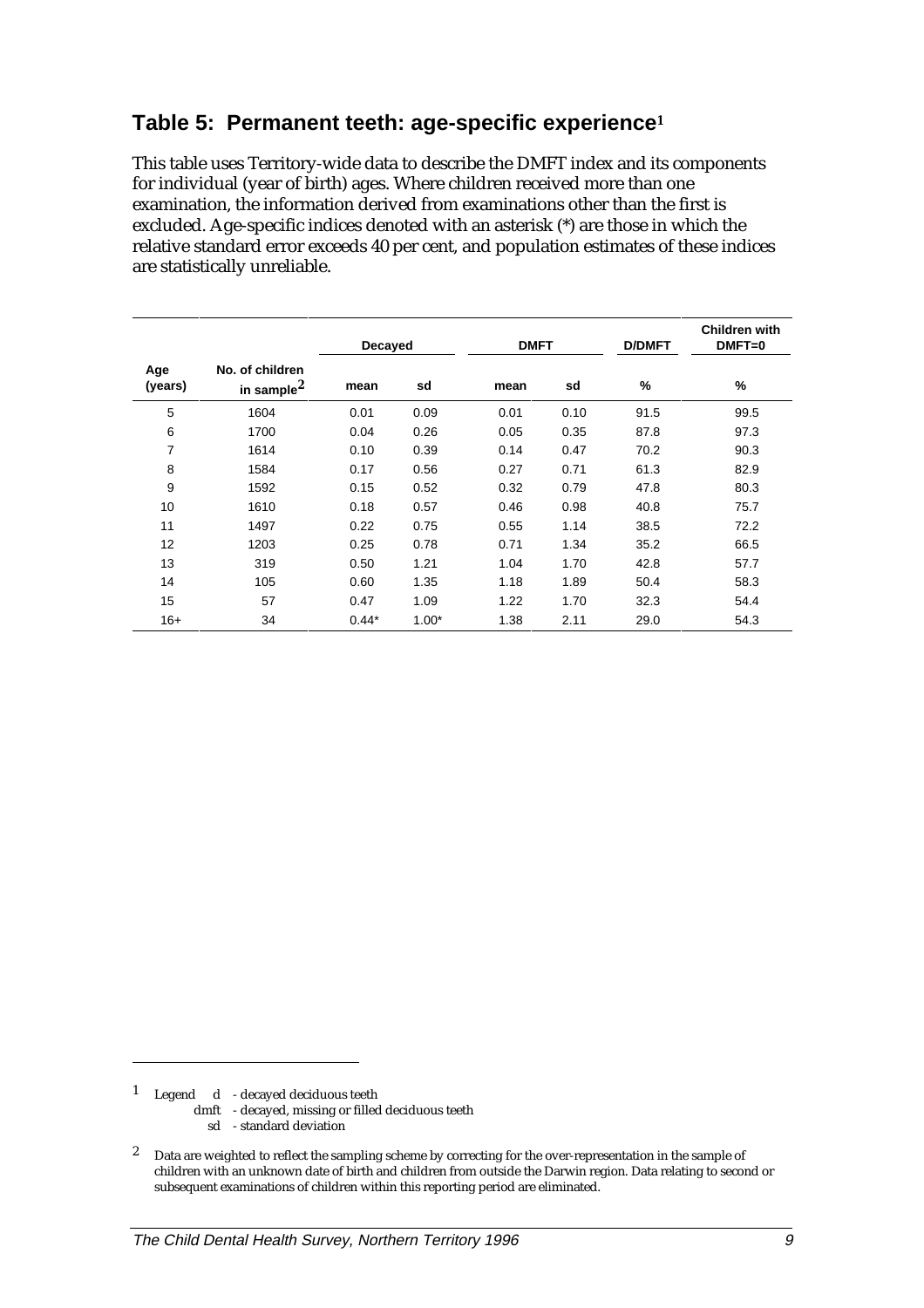## **Table 6: All teeth: age-specific experience<sup>1</sup>**

This table uses Territory-wide data to describe the combined dmft and DMFT indices and their components for individual (year of birth) ages. Where children received more than one examination, the information derived from examinations other than the first is excluded. Age-specific indices denoted with an asterisk (\*) are those in which the relative standard error exceeds 40 per cent, and population estimates of these indices are statistically unreliable.

|                |                                   | % of children with $d+D=$ |         |              |        | % of children with |         |             |             |
|----------------|-----------------------------------|---------------------------|---------|--------------|--------|--------------------|---------|-------------|-------------|
| Age<br>(years) | No. of children<br>in sample $^2$ | 0                         | 1       | $\mathbf{2}$ | 3      | $\geq 4$           | $m+M=0$ | $f + F = 0$ | $dmf+DMF=0$ |
| $\leq 4$       | 1683                              | 72.0                      | 7.4     | 6.4          | 4.0    | 10.1               | 98.7    | 96.0        | 70.1        |
| 5              | 1604                              | 63.7                      | 10.3    | 8.2          | 4.9    | 12.9               | 97.4    | 83.4        | 57.3        |
| 6              | 1700                              | 62.8                      | 11.4    | 10.3         | 4.6    | 10.9               | 97.0    | 75.6        | 52.2        |
| $\overline{7}$ | 1614                              | 59.5                      | 15.4    | 9.9          | 5.4    | 9.7                | 95.7    | 66.0        | 43.6        |
| 8              | 1584                              | 58.0                      | 16.8    | 10.9         | 4.3    | 9.9                | 96.0    | 59.7        | 38.8        |
| 9              | 1592                              | 62.4                      | 18.8    | 9.0          | 4.7    | 5.2                | 96.8    | 57.8        | 39.6        |
| 10             | 1610                              | 68.8                      | 15.4    | 8.8          | 2.9    | 4.0                | 97.5    | 55.2        | 41.2        |
| 11             | 1497                              | 75.5                      | 13.0    | 5.8          | 3.0    | 2.7                | 97.5    | 63.5        | 51.1        |
| 12             | 1203                              | 78.9                      | 12.3    | 4.8          | 2.6    | 1.4                | 97.4    | 68.2        | 55.8        |
| 13             | 319                               | 74.1                      | 10.8    | 8.0          | 2.8    | 4.3                | 92.9    | 71.1        | 53.6        |
| 14             | 105                               | 70.4                      | 10.6    | 9.2          | $4.9*$ | $5.0*$             | 91.5    | 74.1        | 50.7        |
| 15             | 57                                | 72.8                      | 10.4    | $9.0*$       | $3.9*$ | $3.9*$             | 88.3    | 67.6        | 48.0        |
| $16+$          | 34                                | 76.1                      | $11.0*$ | $6.6*$       | $2.2*$ | $4.4*$             | 91.2    | 67.4        | 50.1        |

1 Legend d - deciduous decayed teeth

- D permanent decayed teeth
- m deciduous teeth missing due to caries
- M permanent teeth missing due to caries
- f deciduous teeth restored due to caries
- F permanent teeth restored due to caries
- dmft decayed, missing or filled deciduous teeth
- DMFT decayed, missing or filled permanent teeth
- 2 Data are weighted to reflect the sampling scheme by correcting for the over-representation in the sample of children with an unknown date of birth and children from outside the Darwin region. Data relating to second or subsequent examinations of children within this reporting period are eliminated.

 $\overline{a}$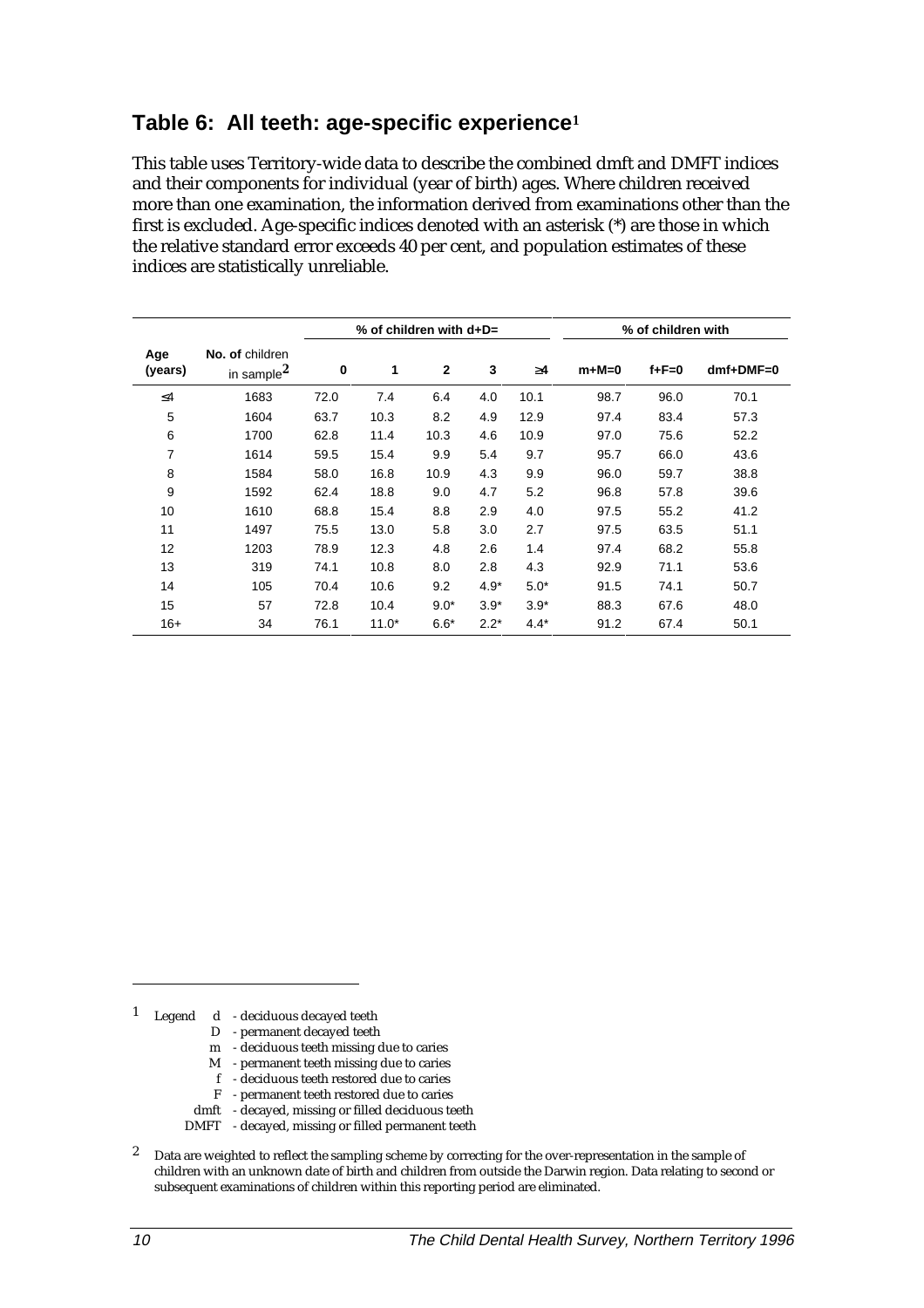## **Table 7: Fissure sealants: age-specific experience<sup>1</sup>**

This table uses Territory-wide data to describe the distribution of fissure sealants for individual (year of birth) ages, along with the caries experience of those who have fissure sealants and those who do not. Where children received more than one examination, the information derived from examinations other than the first is excluded. Age-specific indices denoted with an asterisk (\*) are those in which the relative standard error exceeds 40 per cent, and population estimates of these indices are statistically unreliable.

|                |                                   |      | No. of sealants |        | Children with DMFT=0 | Children with DMFT=1+ |                   |  |
|----------------|-----------------------------------|------|-----------------|--------|----------------------|-----------------------|-------------------|--|
| Age<br>(years) | No. of children<br>in sample $^2$ | mean | sd              | number | % with $F/S=1+$      | number                | $%$ with $F/S=1+$ |  |
| 5              | 1604                              | 0.04 | 0.35            | 1596   | 1.2                  | 9                     | 0.0               |  |
| 6              | 1700                              | 0.16 | 0.72            | 1653   | 5.2                  | 47                    | 29.6              |  |
| $\overline{7}$ | 1614                              | 0.49 | 1.20            | 1457   | 14.5                 | 157                   | 37.0              |  |
| 8              | 1584                              | 0.76 | 1.39            | 1314   | 24.1                 | 270                   | 39.0              |  |
| 9              | 1592                              | 0.90 | 1.53            | 1278   | 26.3                 | 314                   | 42.5              |  |
| 10             | 1610                              | 1.09 | 1.64            | 1220   | 33.7                 | 391                   | 45.7              |  |
| 11             | 1497                              | 1.16 | 1.71            | 1081   | 36.2                 | 416                   | 48.2              |  |
| 12             | 1203                              | 1.20 | 1.81            | 800    | 36.5                 | 403                   | 48.4              |  |
| 13             | 319                               | 0.93 | 1.82            | 184    | 27.3                 | 135                   | 36.6              |  |
| 14             | 105                               | 0.72 | 1.38            | 61     | 29.7                 | 44                    | 23.6              |  |
| 15             | 57                                | 0.60 | 1.52            | 31     | 12.0                 | 26                    | 31.4              |  |
| $16+$          | 34                                | 0.94 | 1.69            | 18     | 20.2                 | 16                    | 42.6              |  |

<sup>1</sup> Legend DMFT - decayed, missing or filled permanent teeth  $F/S$  - number of fissure sealed teeth

- number of fissure sealed teeth
- sd standard deviation

<sup>&</sup>lt;sup>2</sup> Data are weighted to reflect the sampling scheme by correcting for the over-representation in the sample of children with an unknown date of birth and children from outside the Darwin region.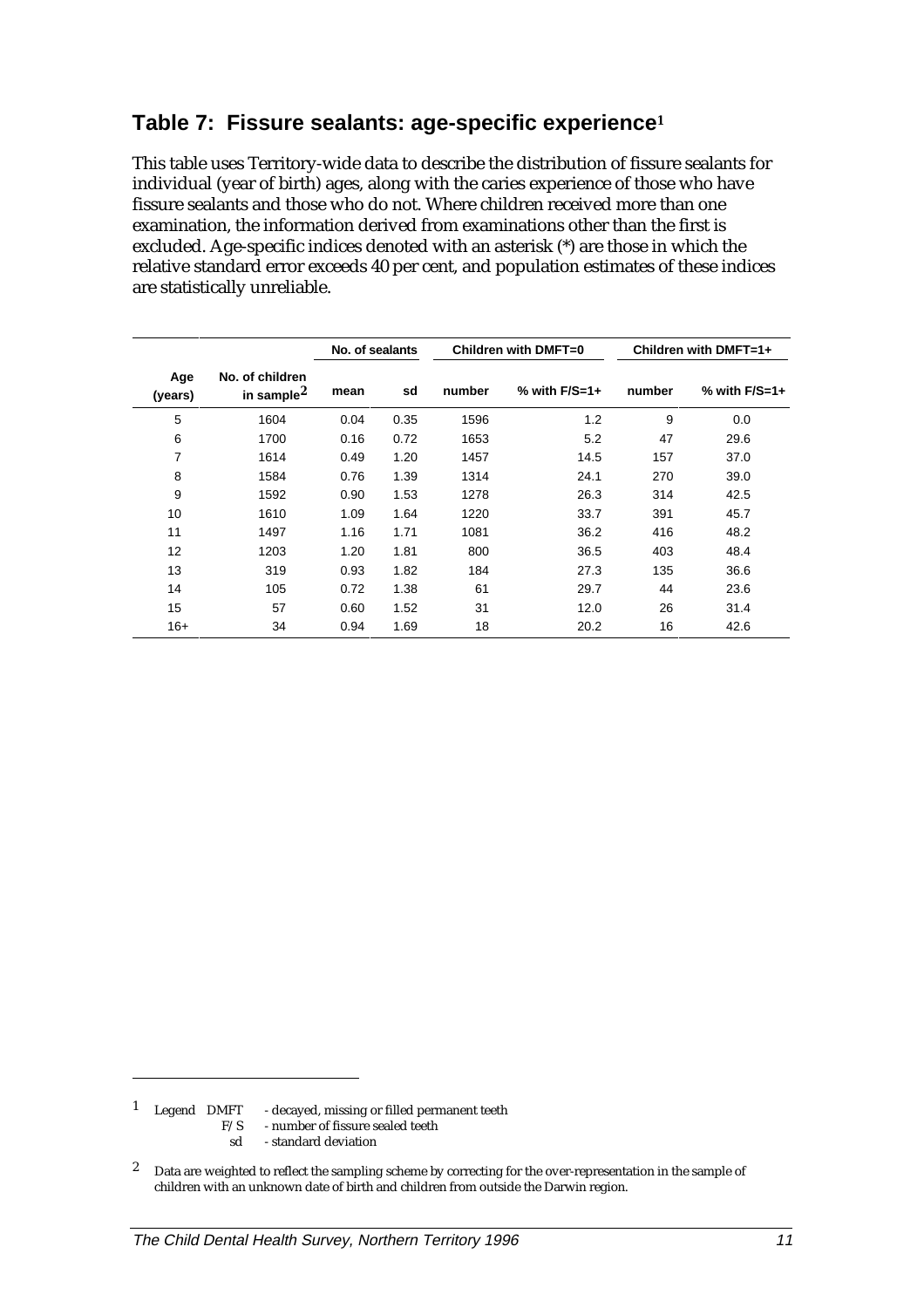## **Table 8: Immediate treatment needs: age-specific experience<sup>1</sup>**

This table, based on Territory-wide data, describes the number and proportion of children in immediate need of dental treatment. This classification is accorded to children who have, or who are likely to develop within four weeks, oral pain or infection. The dental caries experience of this group of children is also described. Where children received more than one examination the information derived from examinations other than the first is excluded. Age-specific indices denoted with an asterisk (\*) are those in which the relative standard error exceeds 40 per cent, and population estimates of these indices are statistically unreliable.

|                |                                 |     | Children in need of immediate treatment |         |         |             |         |               |         |              |         |         |
|----------------|---------------------------------|-----|-----------------------------------------|---------|---------|-------------|---------|---------------|---------|--------------|---------|---------|
|                |                                 |     |                                         | dmft    |         | <b>DMFT</b> |         | % with $d+D=$ |         |              |         |         |
| Age<br>(years) | No. of<br>children<br>in sample | No. | % of all<br>children                    | mean    | sd      | mean        | sd      | 0             | 1       | $\mathbf{2}$ | 3       | 4+      |
| $\leq 4$       | 1683                            | 40  | 2.4                                     | 4.32    | 3.49    |             |         | $9.3*$        | 22.3    | $11.0*$      | $11.0*$ | 46.4    |
| 5              | 1604                            | 52  | 3.2                                     | 5.16    | 4.01    | $0.03*$     | $0.17*$ | $7.2*$        | 15.7    | 21.3         | $7.2*$  | 48.6    |
| 6              | 1700                            | 53  | 3.1                                     | 2.98    | 2.83    | $0.24*$     | $1.20*$ | 26.5          | 23.6    | 13.8         | 12.6    | 23.6    |
| 7              | 1614                            | 85  | 5.3                                     | 4.89    | 4.14    | 0.22        | 0.58    | 14.8          | 23.4    | 17.4         | 13.0    | 31.4    |
| 8              | 1584                            | 92  | 5.8                                     | 3.74    | 2.96    | 0.53        | 1.07    | 21.7          | 25.0    | 16.3         | 7.2     | 29.8    |
| 9              | 1592                            | 84  | 5.3                                     | 3.02    | 2.63    | 0.45        | 0.85    | 18.6          | 22.7    | 27.2         | 12.2    | 19.3    |
| 10             | 1610                            | 67  | 4.1                                     | 1.80    | 2.00    | 0.91        | 1.21    | 46.9          | 17.8    | 19.8         | $6.6*$  | 8.9     |
| 11             | 1497                            | 83  | 5.5                                     | 1.17    | 2.02    | 1.25        | 1.78    | 46.5          | 27.7    | 9.8          | 7.0     | 8.9     |
| 12             | 1203                            | 53  | 4.4                                     | 0.31    | 0.69    | 1.65        | 2.40    | 47.4          | 26.2    | $8.4*$       | $8.4*$  | 9.6     |
| 13             | 319                             | 33  | 10.5                                    | $0.31*$ | $1.20*$ | 2.42        | 2.58    | 40.1          | 17.8    | 20.0         | $4.5*$  | 17.6    |
| 14             | 105                             | 16  | 14.8                                    | $0.60*$ | $1.50*$ | 1.91        | 1.94    | $24.0*$       | $19.0*$ | $19.0*$      | $23.0*$ | $14.0*$ |
| 15             | 57                              | 6   | 10.4                                    | $0.25*$ | $0.73*$ | 2.25        | 1.88    | 50.0          | $13.0*$ | $25.0*$      | $13.0*$ | $0.0*$  |
| $16+$          | 34                              | 4   | $11.0*$                                 | $0.39*$ | $0.57*$ | $2.20*$     | $2.40*$ | $0.0*$        | $39.0*$ | $41.0*$      | $0.0*$  | $20.0*$ |

- d number of decayed deciduous teeth
- D number of decayed permanent teeth

j

 $1$  Legend  $\,$  dmft  $\,$  - number of decayed, missing or filled deciduous teeth DMFT - decayed, missing or filled permanent teeth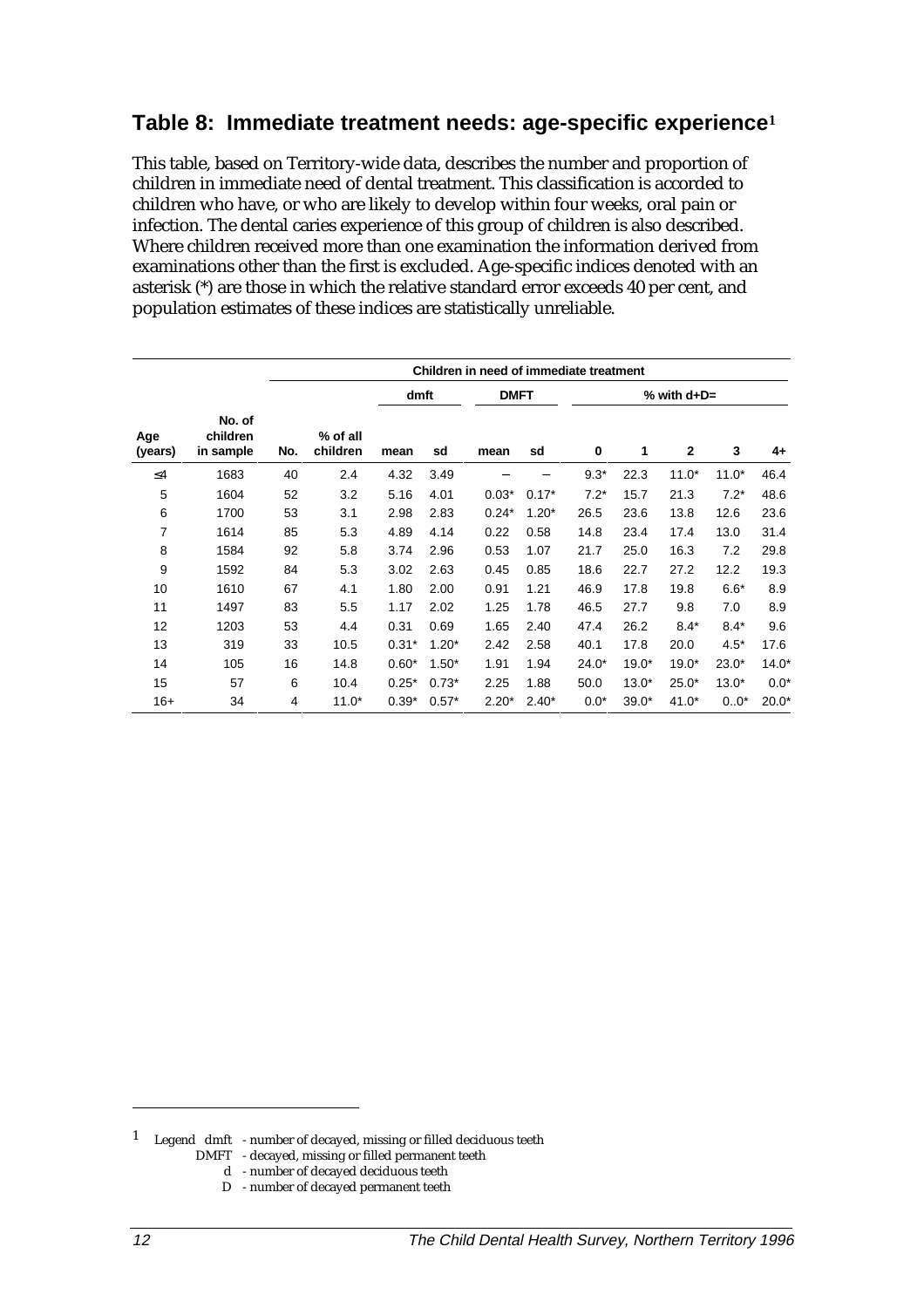## **Table 9: School dental service examinations: age-specific distribution<sup>1</sup>**

This table describes the percentage distribution of children who have received initial and subsequent dental examinations in the School Dental Service. Data from all examinations of children who were examined during the report period are included in this table; percentage estimates denoted with an asterisk (\*) are those in which the relative standard error exceeds 40 per cent, and population estimates of these percentages are statistically unreliable.

|                |                             | <b>School Dental Service (%)</b> | Previous examination in |                | Children with previous examination<br>Months since last examination $(\%)^2$ |          |           |        |  |
|----------------|-----------------------------|----------------------------------|-------------------------|----------------|------------------------------------------------------------------------------|----------|-----------|--------|--|
| Age<br>(years) | No. of children<br>examined | No                               | Yes                     | <b>Unknown</b> | 0-6                                                                          | $7 - 12$ | $13 - 24$ | $25+$  |  |
| $\leq$ 4       | 1755                        | 66.2                             | 13.7                    | 20.1           | 34.7                                                                         | 49.9     | 13.8      | $1.6*$ |  |
| 5              | 1715                        | 29.7                             | 50.1                    | 20.2           | 15.1                                                                         | 51.8     | 32.2      | 0.9    |  |
| 6              | 1818                        | 14.4                             | 70.4                    | 15.2           | 9.9                                                                          | 47.3     | 41.7      | 1.1    |  |
| 7              | 1681                        | 12.0                             | 72.5                    | 15.5           | 9.6                                                                          | 45.8     | 41.0      | 3.7    |  |
| 8              | 1665                        | 11.0                             | 74.9                    | 14.1           | 9.9                                                                          | 43.7     | 41.7      | 4.7    |  |
| 9              | 1670                        | 9.1                              | 76.2                    | 14.6           | 10.0                                                                         | 41.5     | 43.6      | 4.9    |  |
| 10             | 1693                        | 9.3                              | 76.3                    | 14.4           | 9.1                                                                          | 41.7     | 44.1      | 5.1    |  |
| 11             | 1553                        | 7.7                              | 80.1                    | 12.2           | 7.2                                                                          | 44.2     | 43.9      | 4.7    |  |
| 12             | 1256                        | 8.9                              | 77.6                    | 13.4           | 7.2                                                                          | 46.7     | 41.5      | 4.6    |  |
| 13             | 333                         | 13.1                             | 62.4                    | 24.5           | 11.4                                                                         | 46.4     | 34.7      | 7.5    |  |
| 14             | 107                         | 22.0                             | 54.4                    | 23.6           | 13.8                                                                         | 45.6     | 19.0      | 21.6   |  |
| 15             | 58                          | 10.3                             | 46.0                    | 43.7           | $11.0*$                                                                      | 55.6     | 24.9      | $8.4*$ |  |
| $16+$          | 35                          | 14.8                             | 59.7                    | 25.5           | $7.2*$                                                                       | 43.0     | $18.0*$   | 32.3   |  |

j

<sup>&</sup>lt;sup>1</sup> Data are weighted to reflect the sampling scheme by correcting for the over-representation in the sample of children with an unknown date of birth and children from outside the Darwin region.

<sup>&</sup>lt;sup>2</sup> Excludes those with no previous examination and where the date of previous examination is unknown.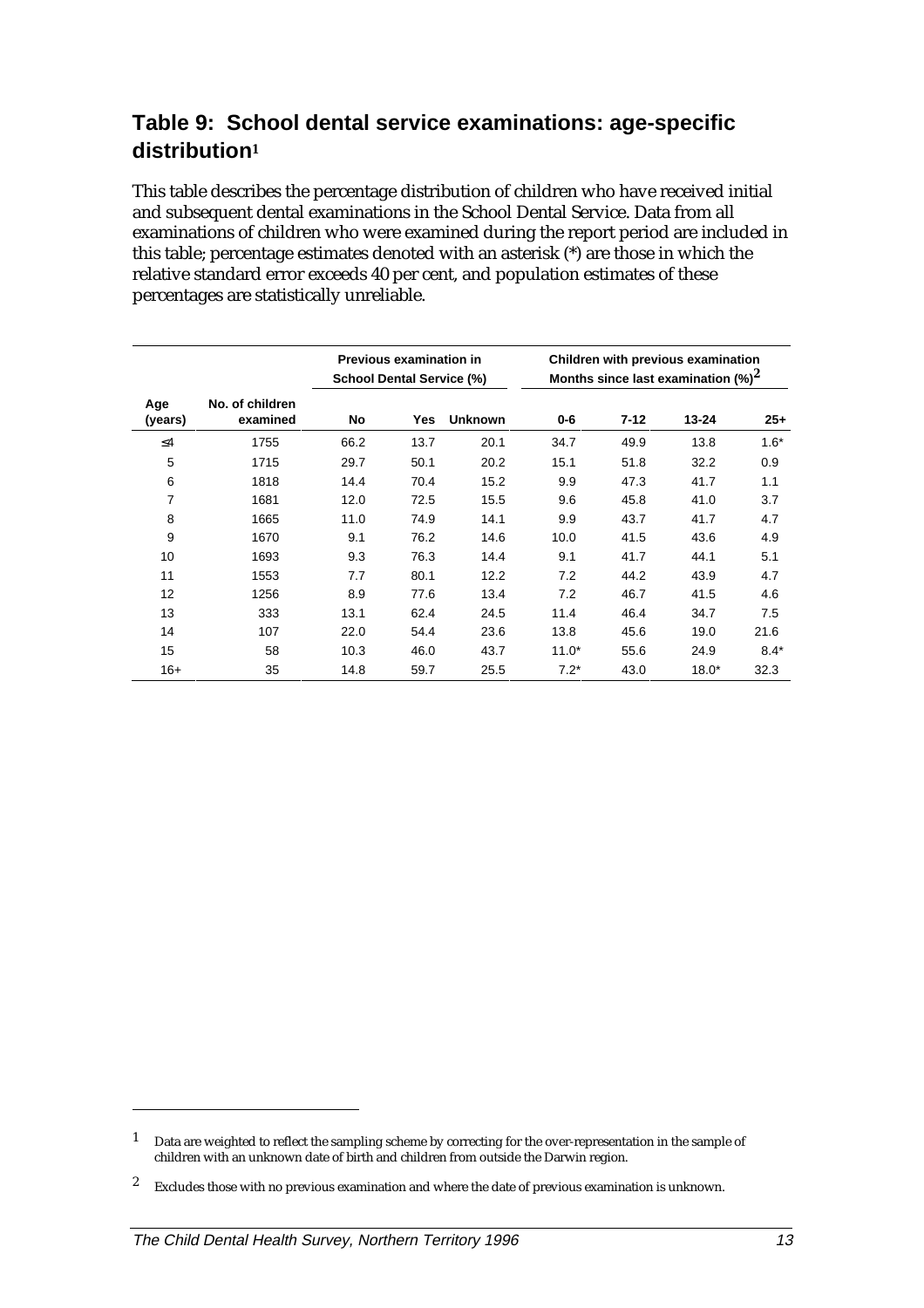## **Table S1: Deciduous teeth: age-specific experience – non-Indigenous children<sup>1</sup>**

This table uses Territory-wide data to describe the dmft index and its components for individual (year of birth) ages among non-Indigenous children. Where children received more than one examination, the information derived from examinations other than the first is excluded. Age-specific indices denoted with an asterisk (\*) are those in which the relative standard error exceeds 40 per cent, and population estimates of these indices are statistically unreliable.

|                |                                    | Decayed |      | dmft |      | d/dmft | <b>Children with</b><br>$dmft=0$ |
|----------------|------------------------------------|---------|------|------|------|--------|----------------------------------|
| Age<br>(years) | No of children<br>in sample $^2\,$ | mean    | sd   | mean | sd   | %      | %                                |
| $\leq 4$       | 1269                               | .65     | 1.61 | 0.79 | 1.88 | 86.5   | 75.1                             |
| 5              | 1115                               | .81     | 1.72 | 1.31 | 2.45 | 64.9   | 64.0                             |
| 6              | 1137                               | .73     | 1.63 | 1.41 | 2.50 | 52.4   | 60.6                             |
| 7              | 1058                               | .61     | 1.19 | 1.65 | 2.44 | 41.4   | 51.2                             |
| 8              | 1022                               | .60     | 1.21 | 1.91 | 2.48 | 34.8   | 46.1                             |
| 9              | 1030                               | .45     | 0.94 | 1.68 | 2.22 | 31.2   | 47.8                             |
| 10             | 1063                               | .34     | 0.80 | 1.38 | 1.97 | 26.9   | 51.7                             |

1 Legend d - number of decayed deciduous teeth

dmft - number of decayed, missing or filled deciduous teeth

sd - standard deviation

<sup>2</sup> Data are weighted to reflect the sampling scheme by correcting for the over-representation in the sample of children with an unknown date of birth and children from outside the Darwin region. Data relating to second or subsequent examinations of children within this reporting period are eliminated.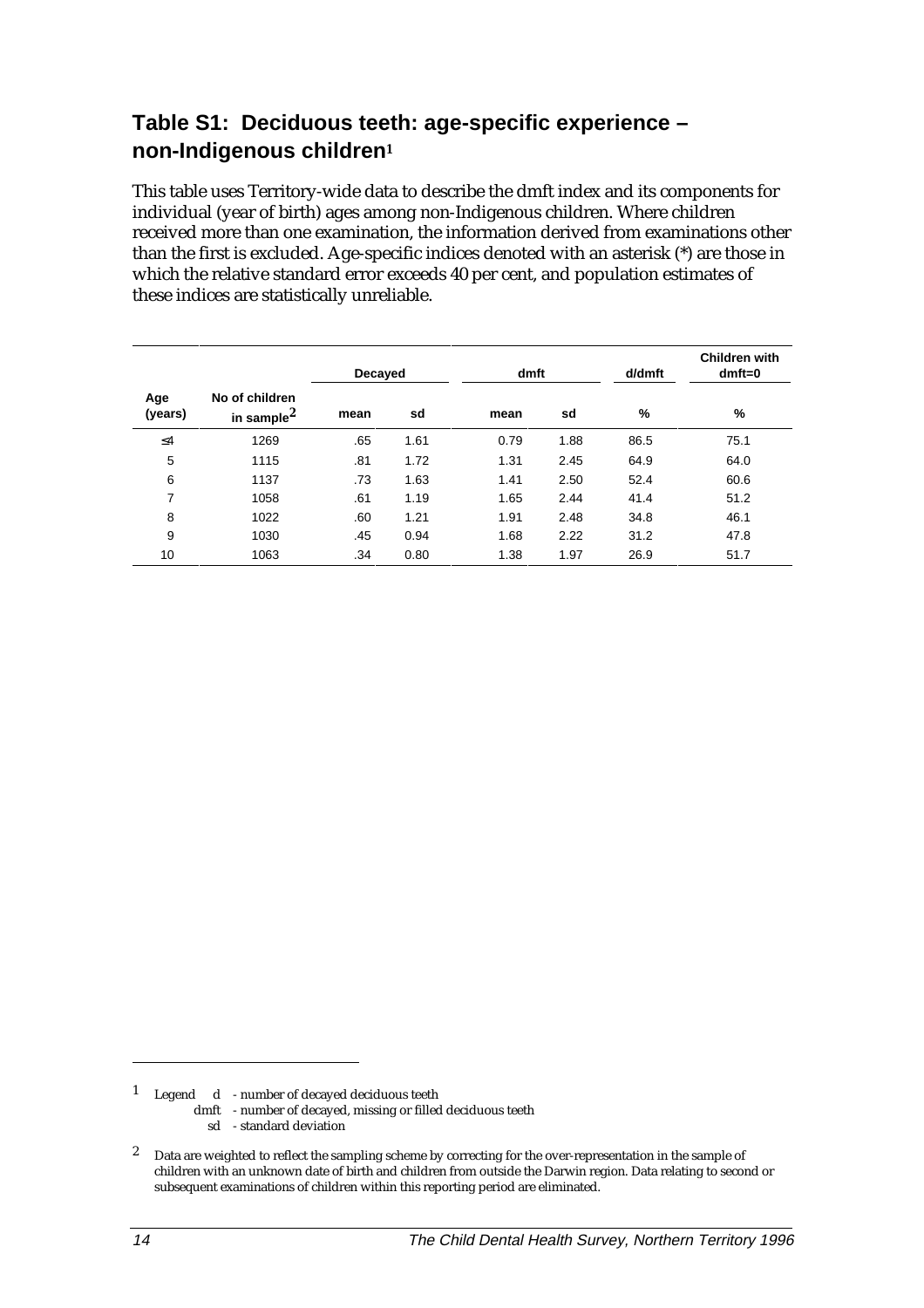## **Table S2: Deciduous teeth: age-specific experience – Indigenous children<sup>1</sup>**

This table uses Territory-wide data to describe the dmft index and its components for individual (year of birth) ages among Indigenous children. Where children received more than one examination, the information derived from examinations other than the first is excluded. Age-specific indices denoted with an asterisk (\*) are those in which the relative standard error exceeds 40 per cent, and population estimates of these indices are statistically unreliable.

|                |                                    | Decayed |      | dmft |      | d/dmft | <b>Children with</b><br>$dmft=0$ |
|----------------|------------------------------------|---------|------|------|------|--------|----------------------------------|
| Age<br>(years) | No of children<br>in sample $^2\,$ | mean    | sd   | mean | sd   | %      | %                                |
| $\leq 4$       | 362                                | 2.35    | 3.20 | 2.48 | 3.38 | 95.9   | 47.0                             |
| 5              | 469                                | 2.36    | 3.05 | 2.94 | 3.47 | 82.8   | 37.1                             |
| 6              | 555                                | 2.10    | 2.84 | 2.80 | 3.23 | 75.2   | 32.9                             |
| 7              | 555                                | 2.06    | 2.93 | 2.95 | 3.43 | 69.6   | 33.8                             |
| 8              | 566                                | 1.69    | 2.35 | 2.43 | 2.75 | 68.2   | 37.7                             |
| 9              | 565                                | 1.11    | 1.73 | 1.85 | 2.33 | 62.3   | 42.4                             |
| 10             | 544                                | 0.70    | 1.45 | 1.31 | 1.97 | 50.4   | 51.6                             |

1 Legend d - number of decayed deciduous teeth

dmft - number of decayed, missing or filled deciduous teeth

sd - standard deviation

<sup>2</sup> Data are weighted to reflect the sampling scheme by correcting for the over-representation in the sample of children with an unknown date of birth and children from outside the Darwin region. Data relating to second or subsequent examinations of children within this reporting period are eliminated.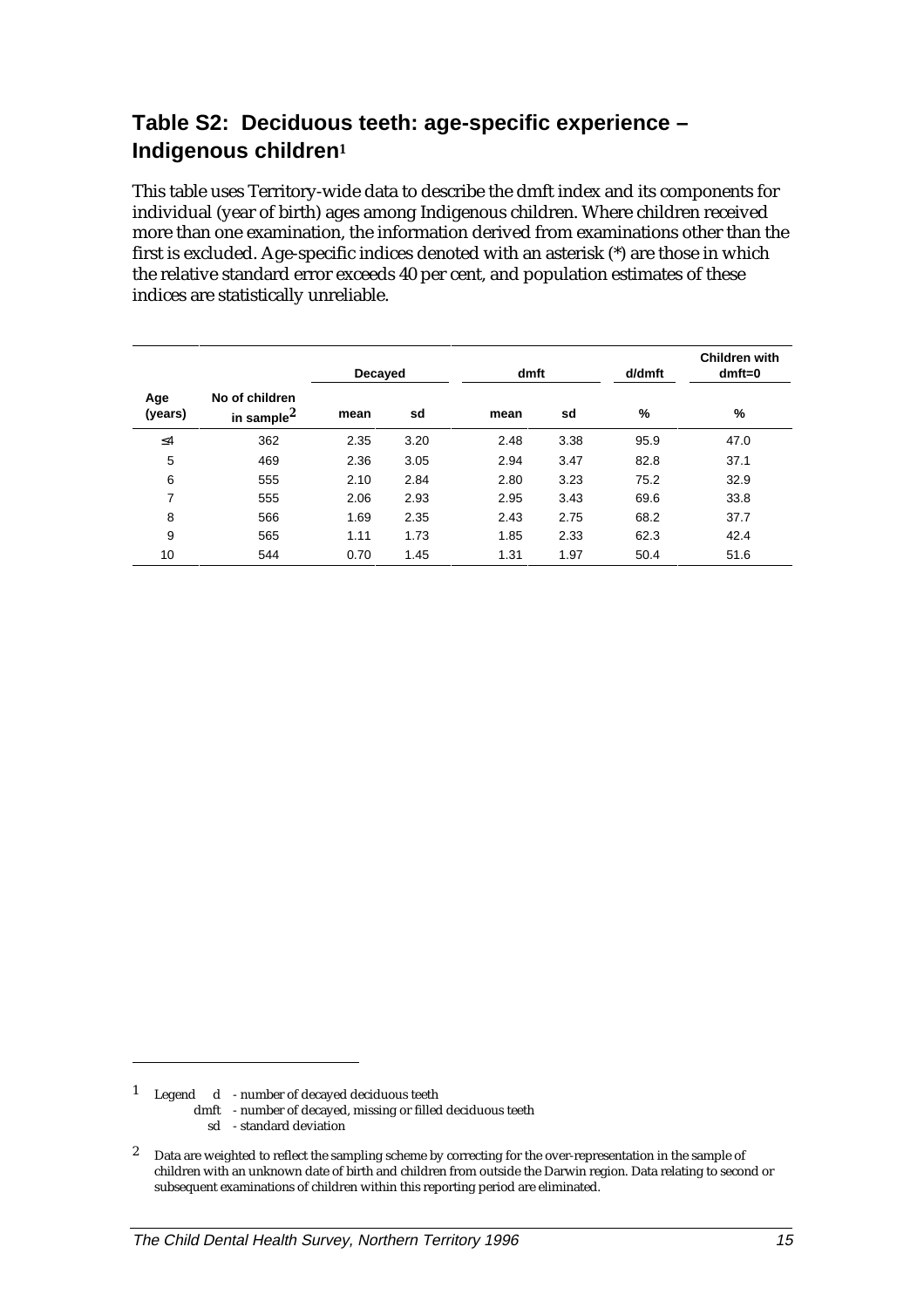## **Table S3: Permanent teeth: age-specific experience – non-Indigenous children**<sup>1</sup>

This table uses Territory-wide data to describe the dmft index and its components for individual (year of birth) ages among non-Indigenous children. Where children received more than one examination the information derived from examinations other than the first is excluded. Age-specific indices denoted with an asterisk\*) are those in which the relative standard error exceeds 40 per cent, and population estimates of these indices are statistically unreliable.

|                |                                          | Decayed |         | <b>DMFT</b> |         | <b>D/DMFT</b> | <b>Children with</b><br>$DMFT=0$ |
|----------------|------------------------------------------|---------|---------|-------------|---------|---------------|----------------------------------|
| Age<br>(years) | No of children<br>in sample <sup>2</sup> | mean    | sd      | mean        | sd      | $\%$          | $\%$                             |
| 5              | 1115                                     | $0.00*$ | $0.06*$ | $0.00*$     | $0.06*$ | 100.0         | 99.6                             |
| 6              | 1137                                     | 0.03    | 0.20    | 0.03        | 0.20    | 97.1          | 97.9                             |
| 7              | 1058                                     | 0.07    | 0.34    | 0.11        | 0.43    | 62.9          | 91.5                             |
| 8              | 1022                                     | 0.11    | 0.46    | 0.23        | 0.63    | 49.0          | 85.2                             |
| 9              | 1030                                     | 0.11    | 0.42    | 0.30        | 0.75    | 40.7          | 81.8                             |
| 10             | 1063                                     | 0.13    | 0.46    | 0.42        | 0.95    | 34.5          | 76.8                             |
| 11             | 977                                      | 0.13    | 0.45    | 0.46        | 0.97    | 31.0          | 74.5                             |
| 12             | 729                                      | 0.18    | 0.56    | 0.63        | 1.21    | 30.9          | 68.1                             |
| 13             | 107                                      | 0.46    | 1.01    | 1.06        | 1.56    | 39.6          | 56.1                             |
| 14             | 17                                       | $0.25*$ | $0.68*$ | $0.62*$     | $1.70*$ | $42.0*$       | 83.5                             |
| 15             | 6                                        |         |         | $1.00*$     | $1.80*$ |               | 65.9                             |
| $16+$          | 5                                        |         |         | $0.28*$     | $0.51*$ |               | 71.6                             |

1 Legend d - number of decayed deciduous teeth

- dmft number of decayed, missing or filled deciduous teeth
	- sd standard deviation

<sup>2</sup> Data are weighted to reflect the sampling scheme by correcting for the over-representation in the sample of children with an unknown date of birth and children from outside the Darwin region. Data relating to second or subsequent examinations of children within this reporting period are eliminated.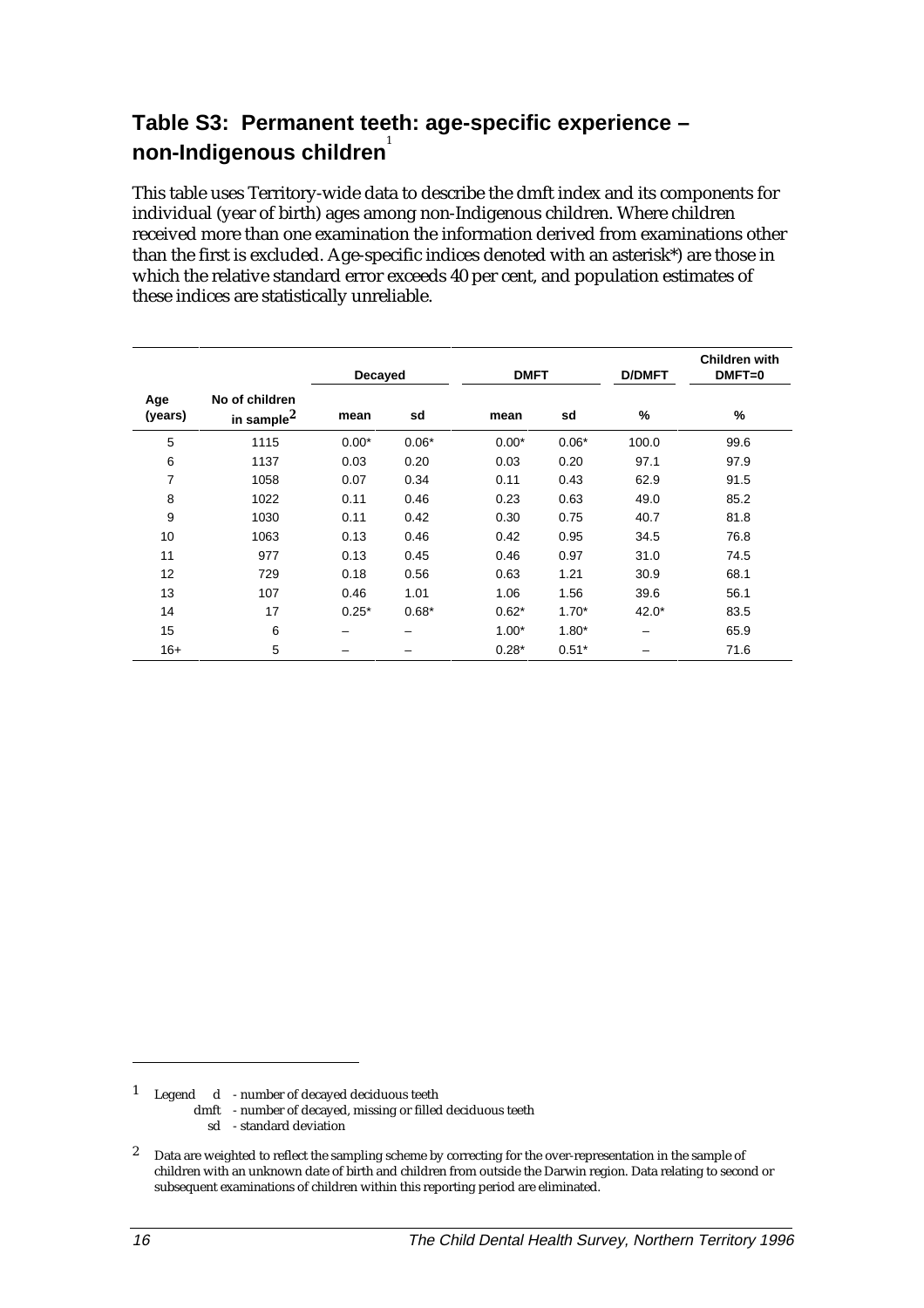## **Table S4: Permanent teeth: age-specific experience – Indigenous children<sup>1</sup>**

This table uses Territory-wide data to describe the DMFT index and its components for individual (year of birth) ages among Indigenous children. Where children received more than one examination the information derived from examinations other than the first is excluded. Age-specific indices denoted with an asterisk\*) are those in which the relative standard error exceeds 40 per cent, and population estimates of these indices are statistically unreliable.

|                |                                          | Decayed |         | <b>DMFT</b> |         |      |      | <b>D/DMFT</b> | Children with<br>$DMFT=0$ |
|----------------|------------------------------------------|---------|---------|-------------|---------|------|------|---------------|---------------------------|
| Age<br>(years) | No of children<br>in sample <sup>2</sup> | mean    | sd      | mean        | sd      | %    | %    |               |                           |
| 5              | 469                                      | $0.01*$ | $0.15*$ | $0.01*$     | $0.16*$ | 80.0 | 99.0 |               |                           |
| 6              | 555                                      | 0.06    | 0.38    | 0.09        | 0.59    | 76.0 | 95.5 |               |                           |
| $\overline{7}$ | 555                                      | 0.16    | 0.51    | 0.19        | 0.56    | 83.2 | 87.1 |               |                           |
| 8              | 566                                      | 0.30    | 0.73    | 0.38        | 0.86    | 80.5 | 77.8 |               |                           |
| 9              | 565                                      | 0.24    | 0.70    | 0.39        | 0.89    | 61.2 | 76.8 |               |                           |
| 10             | 544                                      | 0.30    | 0.76    | 0.55        | 1.06    | 54.5 | 72.9 |               |                           |
| 11             | 520                                      | 0.45    | 1.16    | 0.77        | 1.46    | 52.6 | 66.5 |               |                           |
| 12             | 491                                      | 0.40    | 1.08    | 0.85        | 1.56    | 42.5 | 63.4 |               |                           |
| 13             | 243                                      | 0.52    | 1.31    | 1.03        | 1.77    | 44.8 | 58.7 |               |                           |
| 14             | 105                                      | 0.68    | 1.44    | 1.30        | 1.91    | 51.1 | 53.0 |               |                           |
| 15             | 61                                       | 0.53    | 1.14    | 1.25        | 1.71    | 35.5 | 52.9 |               |                           |
| $16+$          | 35                                       | 0.51    | 1.10    | 1.56        | 2.23    | 31.9 | 51.3 |               |                           |

1 Legend d - number of decayed deciduous teeth

dmft - number of decayed, missing or filled deciduous teeth

sd - standard deviation

<sup>2</sup> Data are weighted to reflect the sampling scheme by correcting for the over-representation in the sample of children with an unknown date of birth and children from outside the Darwin region. Data relating to second or subsequent examinations of children within this reporting period are eliminated.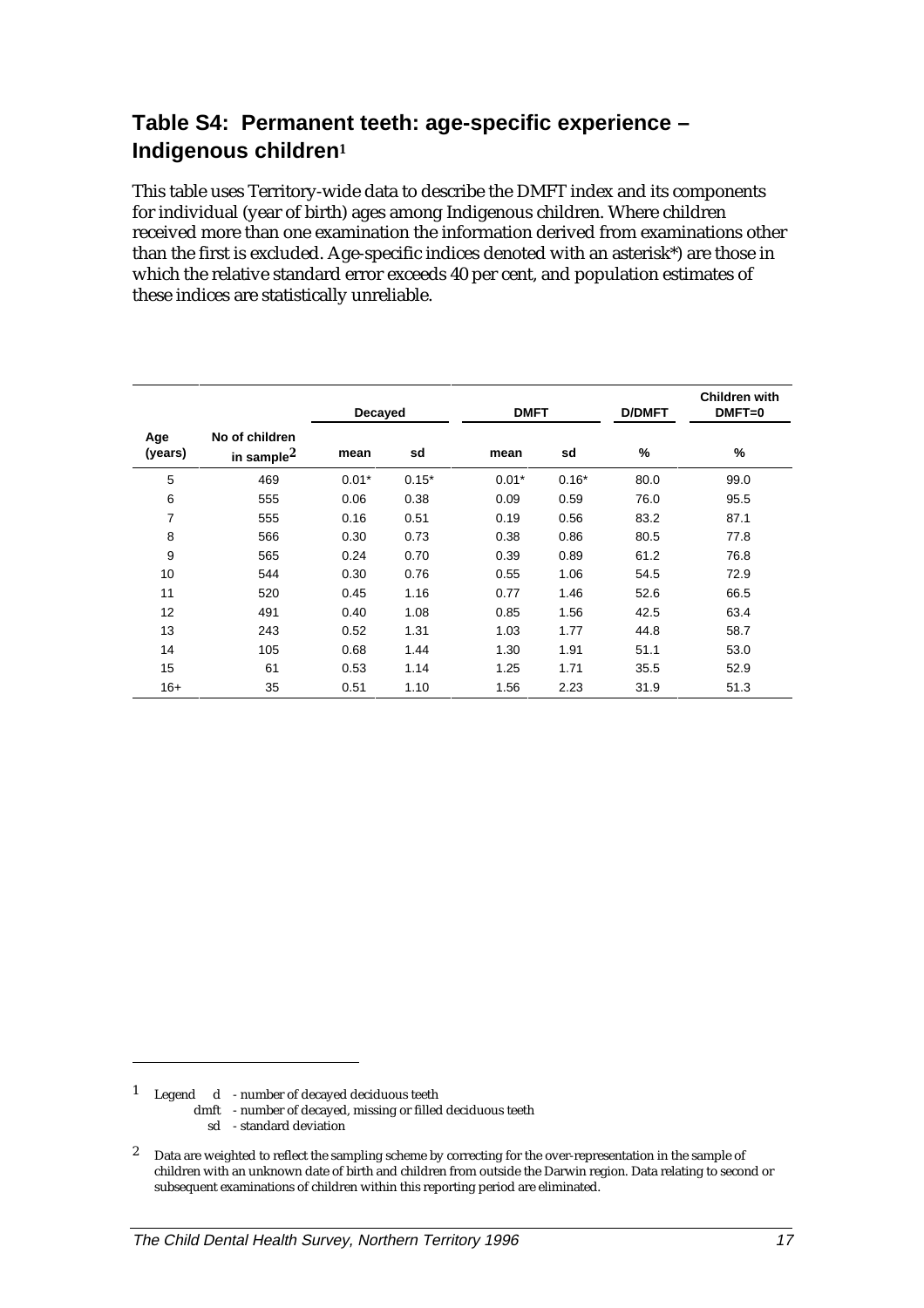## **FIGURES**



## **Figure 1: Time since last dental examination**